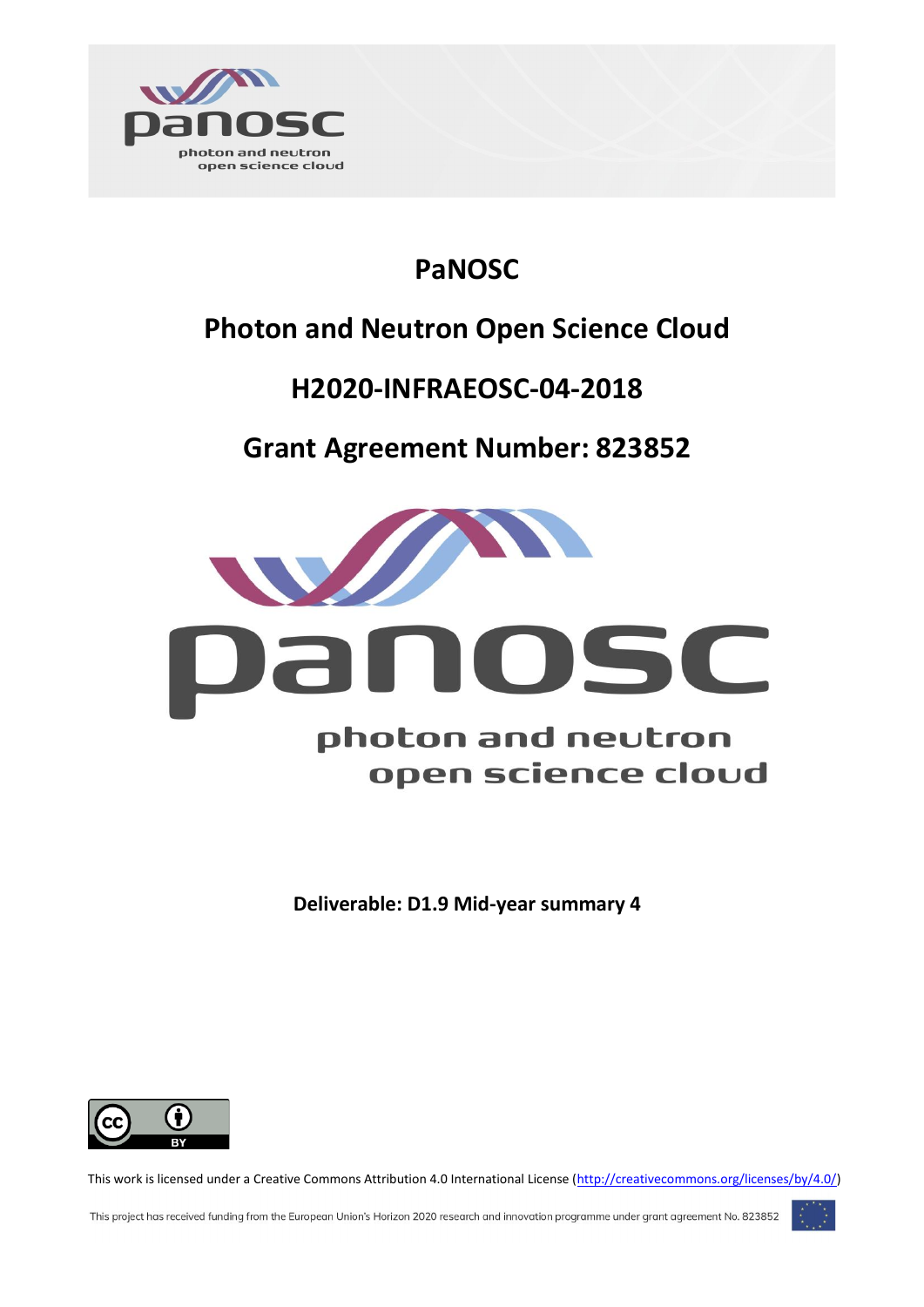

## <span id="page-1-0"></span>**Project Deliverable Information Sheet**

| Project Reference No.             | 823852                                |
|-----------------------------------|---------------------------------------|
| Project acronym:                  | PaNOSC                                |
| Project full name:                | Photon and Neutron Open Science Cloud |
| <b>H2020 Call:</b>                | INFRAEOSC-04-2018                     |
| <b>Project Coordinator</b>        | Andy Götz (andy.gotz@esrf.fr)         |
| <b>Coordinating Organization:</b> | <b>ESRF</b>                           |
| Project Website:                  | www.panosc.eu                         |
| Deliverable No:                   | D <sub>1.9</sub>                      |
| Deliverable Type:                 | Report                                |
| <b>Dissemination Level</b>        | Public                                |
| <b>Contractual Delivery Date:</b> | 31/05/2022                            |
| <b>Actual Delivery Date:</b>      | 31/05/2022                            |
| EC project Officer:               | Flavius Alexandru Pana                |

### <span id="page-1-1"></span>**Document Control Sheet**

| <b>Document</b> | Title: Mid-year summary 4                                                 |
|-----------------|---------------------------------------------------------------------------|
|                 | Version: 1                                                                |
|                 | Available at: https://github.com/panosc-eu/panosc                         |
|                 | Files: 1                                                                  |
| Authorship      | Written by: Jordi Bodera                                                  |
|                 | Contributors: Juncheng E, Andy Götz, Rudolf Dimper, Tobias Richter, Fabio |
|                 | Dall'Antonia, Carsten Fortmann-Grote, Jean-François Perrin, Ornela De     |
|                 | Giacomo, Thomas Holm Rod and Nicoletta Carboni                            |
|                 | Reviewed by: Jayesh Wagh                                                  |
|                 | Approved: Andy Götz                                                       |

### <span id="page-1-2"></span>**List of participants**

| Participant No. | Participant organisation name                                        | Country         |
|-----------------|----------------------------------------------------------------------|-----------------|
| 1               | European Synchrotron Radiation Facility (ESRF)                       | France          |
| 2               | Institut Laue-Langevin (ILL)                                         | France          |
| 3               | European XFEL (XFEL.EU)                                              | Germany         |
| 4               | The European Spallation Source (ESS)                                 | Sweden          |
| 5               | ELI European Research Infrastructure Consortium (ELI-ERIC)           | Belgium         |
| 6               | Central European Research Infrastructure Consortium (CERIC-<br>ERIC) | Italy           |
|                 | <b>EGI Foundation (EGI.eu)</b>                                       | The Netherlands |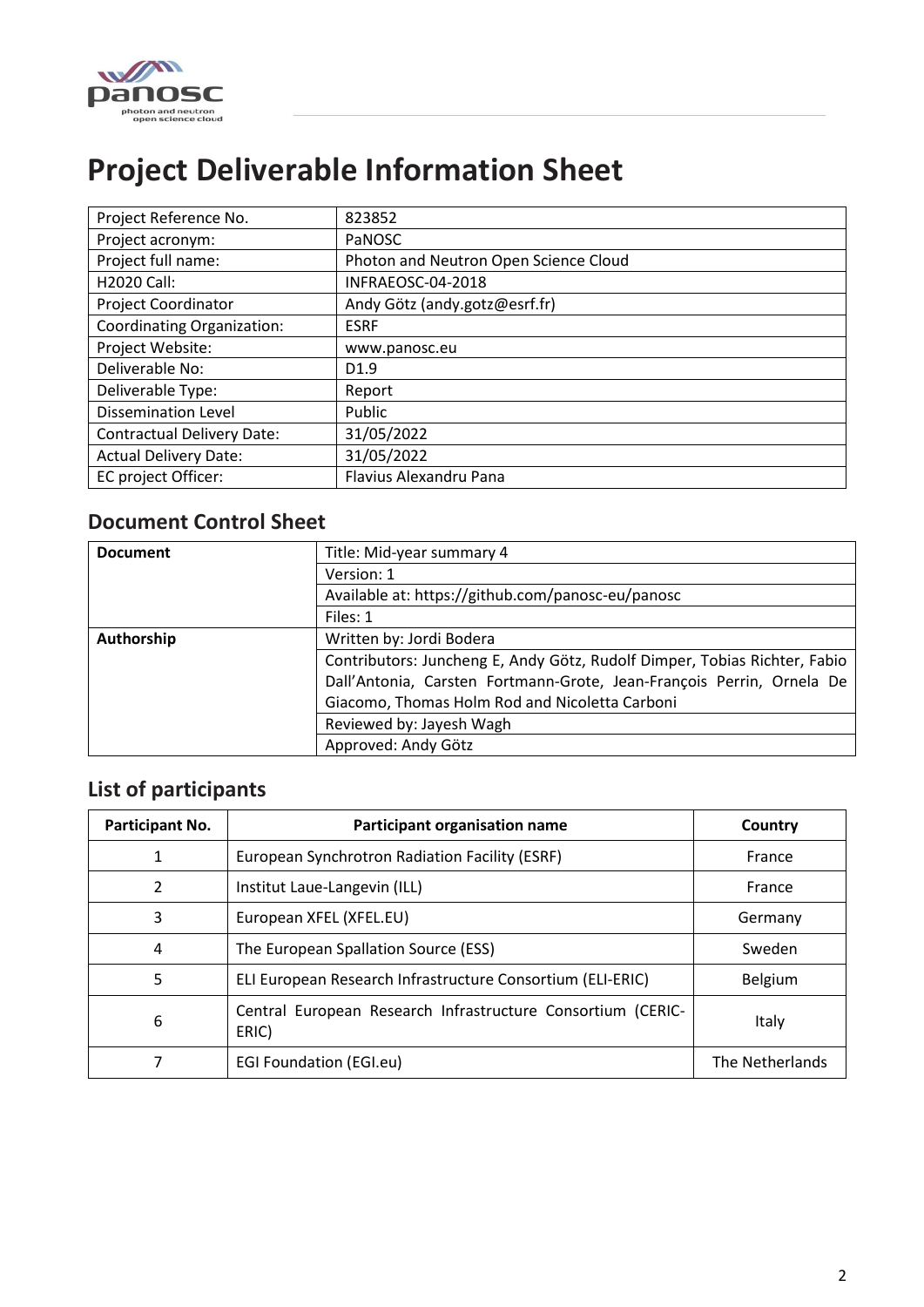

## <span id="page-2-0"></span>**Table of Content**

| Project Deliverable Information Sheet                            | $\overline{\mathbf{c}}$ |
|------------------------------------------------------------------|-------------------------|
| Document Control Sheet                                           | $\overline{a}$          |
| List of participants                                             | 2                       |
| <b>Table of Content</b>                                          | 3                       |
| Introduction                                                     | 4                       |
| <b>Executive Summary</b>                                         | 4                       |
| Summary of Executive Board meetings                              | 4                       |
| Summary of Project Management Committee meetings                 | 5                       |
| Progress of work packages                                        | 10                      |
| Work Package 1: Management                                       | 10                      |
| Work Package 2: Data Policy and Stewardship                      | 10                      |
| Work Package 3: Data Catalogue Services                          | 12                      |
| Work Package 5: Virtual Neutron and x-raY Laboratory (VINYL)     | 14                      |
| Work Package 6: EOSC integration                                 | 15                      |
| Work Package 7: Sustainability                                   | 16                      |
| Work Package 8: Staff and User Training                          | 17                      |
| Work Package 9: Outreach/Communication and Dissemination/ Impact | 18                      |
| Comparison between actual and forecasted project status          | 20                      |
| Next steps                                                       | 21                      |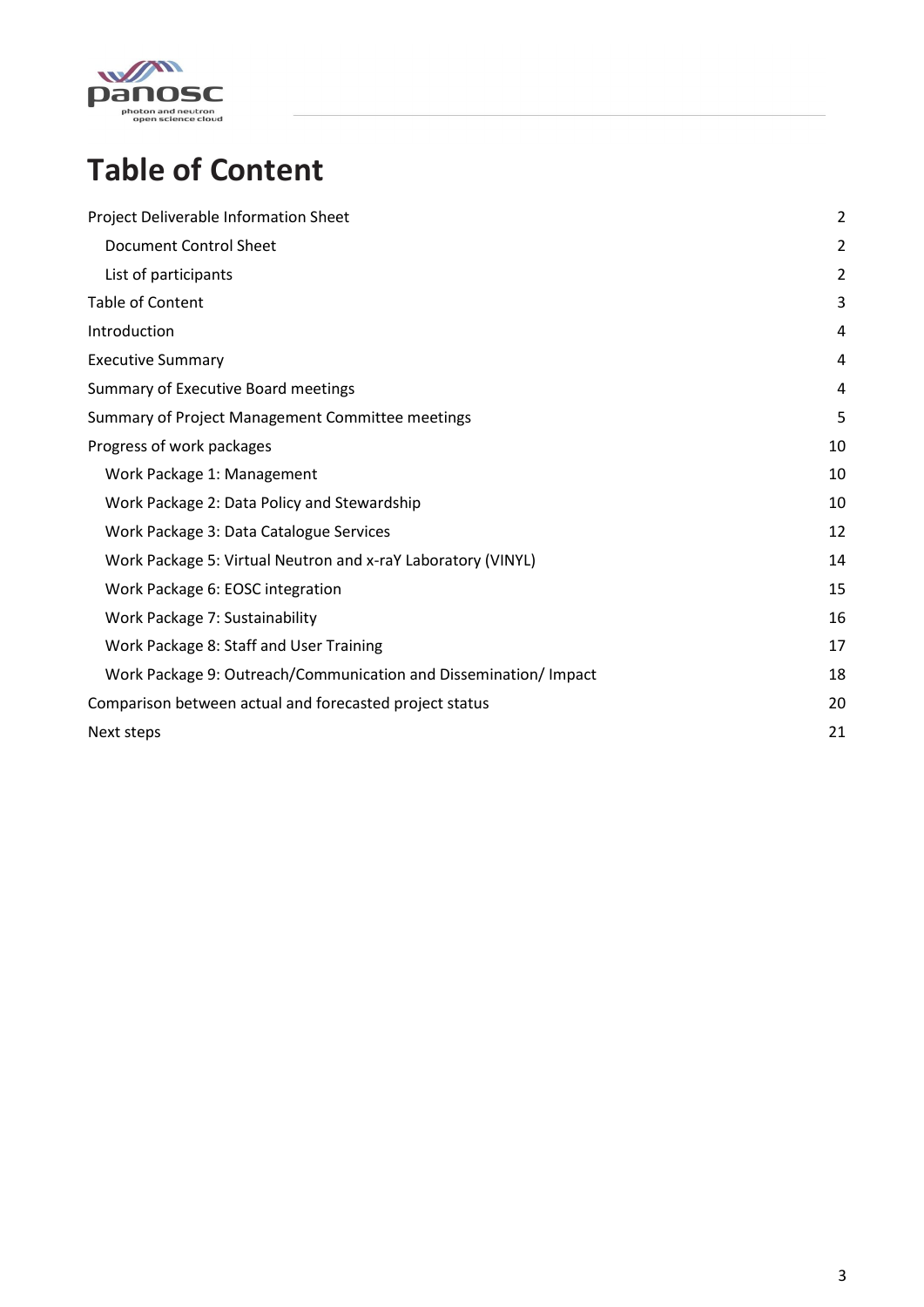

## <span id="page-3-0"></span>**Introduction**

This document summarises the progress achieved in the project since the last management report until the month 42 of project execution (May 2022). As such, this document and the one that will follow on month 48 will complement the previous reports (at months 6, 12, 18, 24, 30 and 36) to continue providing a regular update on the project, its management and comparing its current status with what was forecasted.

## <span id="page-3-1"></span>**Executive Summary**

Overall, the project is advancing according to plan. A face-to-face meeting [\(https://indico.esss.lu.se/event/2862/\)](https://indico.esss.lu.se/event/2862/) attended by partners, ExPaNDS' project members and cluster representatives took place in November 2021. The partners are engaged in the project, participate in regular meetings and recruitment has been successful. Our main document repository proves continuous activity: https://github.com/panosc-eu/panosc

A project review took place early in 2022. The feedback obtained has been very positive, stating that "the project has fully achieved its objectives and milestones for the period" and "has delivered exceptional results". Since then, the project team has been focusing on work to deliver the remaining deliverables, achieve the last milestones and ensure that the project's outcomes are sustainable.

## <span id="page-3-2"></span>**Summary of Executive Board meetings**

The sixth EB meeting took place on 1st of April 2022 via zoom. The meeting was chaired by O. de Giacomo (CERIC-ERIC). The agenda of the meeting was:

- 1. Approval of the agenda
- 2. Approval of the minutes from the last meeting
- 3. Report from the coordinator
- 4. Internal financial report
- 5. Work remaining until the end of the project
- 6. Post-PaNOSC collaborations
- 7. Any other business

After approving the agenda, the meeting proceeded with the report from the coordinator (the approval of the minutes from the last Executive Board meeting took place via email after the meeting).

A. Götz presented the feedback from the project review and highlighted the good progress the project is making. The recommendations from the project review were also covered. He explained the impact and outcomes of the project and his satisfaction with the commitment from work package (WP) leaders.

J. Bodera presented a draft Grant Agreement amendment that the project team has been working on (mostly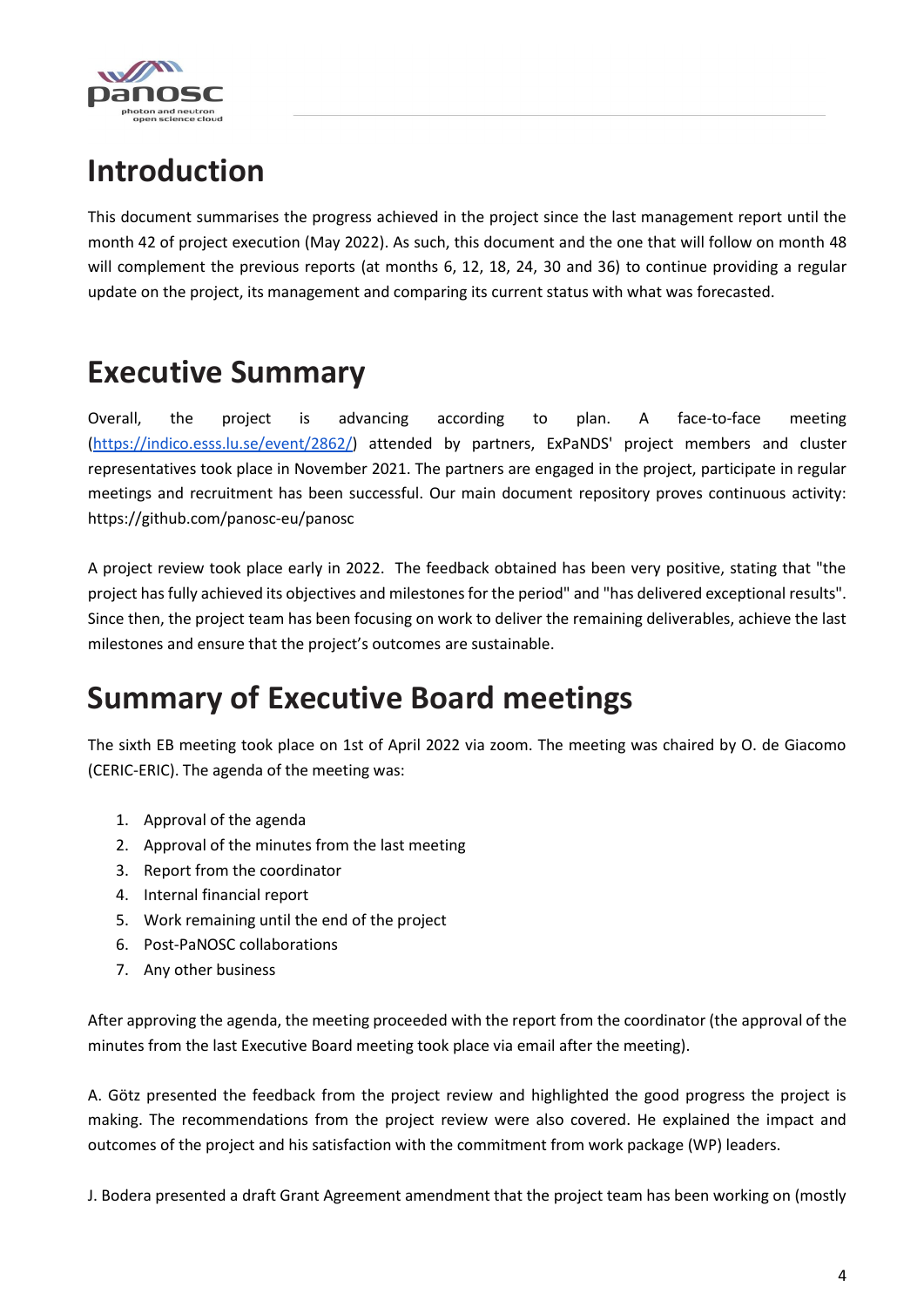

to formalise the fact that ELI-ERIC no longer has a legal link with ELI-NP) and clarified that the proposed amendment does not change the project's timescales or budget. The Project Board endorsed the proposed Grant Amendment.

The current financial status of the project was briefly discussed, naturally leading into post-PaNOSC collaborations and future funding opportunities. A. Götz reported that calls for proposals concerning EOSC cluster projects are expected to be launched soon and some of these could help build on the outcomes of PaNOSC.

The Project Board agreed to organise a final meeting to discuss the project's sustainability and thanked R. Dimper for his contribution to the project ahead of his retirement.

# <span id="page-4-0"></span>**Summary of Project Management Committee meetings**

The joint annual conference and meeting of the PaNOSC and ExPaNDS (European Open Science Cloud Photon and Neutron Data Service) projects did not take place in the last quarter of 2021 as planned due to the pandemic. An online event was instead organised (the European Photon and Neutron EOSC Symposium<sup>1</sup>) and a face-to-face meeting took place on 29th and 30th of November 2021 with key stakeholders of PaNOSC and ExPaNDS.

#### **Meeting in Copenhagen 29th and 30th November 2021**

The one-day meeting was a good opportunity for all WP leaders to share the status of their respective WPs, major pending actions and main concerns. In addition, some time was reserved at the end to go through the upcoming Periodic Report and sustainability.

WP1 - Management: J. Bodera reported the current level of spending and compared it with forecasts, reminded everyone of the upcoming Periodic Report, the Grant Agreement amendment planned for 2022 and of that the project should show via real use cases, Key Performance Indicators (KPIs) and the amount of open data available to users the value that is delivering.

WP2 - Data Policy and Stewardship: A. Götz reported on the present status of WP2 in M36. According to the planning of the project proposal WP2 has officially completed. Nonetheless the work is ongoing due to the long delays required to get data policies updated and for new facilities to publish open data due to the embargo period of 3 years. At the time of the Copenhagen meeting only ESS had fully implemented a DMP template generator, while the ESRF has implemented DMP templates, the other facilities are planning to follow suit. A summary of ongoing activities was presented which will ensure the full implementation of the objectives of WP2 by the end of the project. Activities which will

 $\overline{\phantom{a}}$ 

<sup>1</sup> https://indico.psi.ch/event/11435/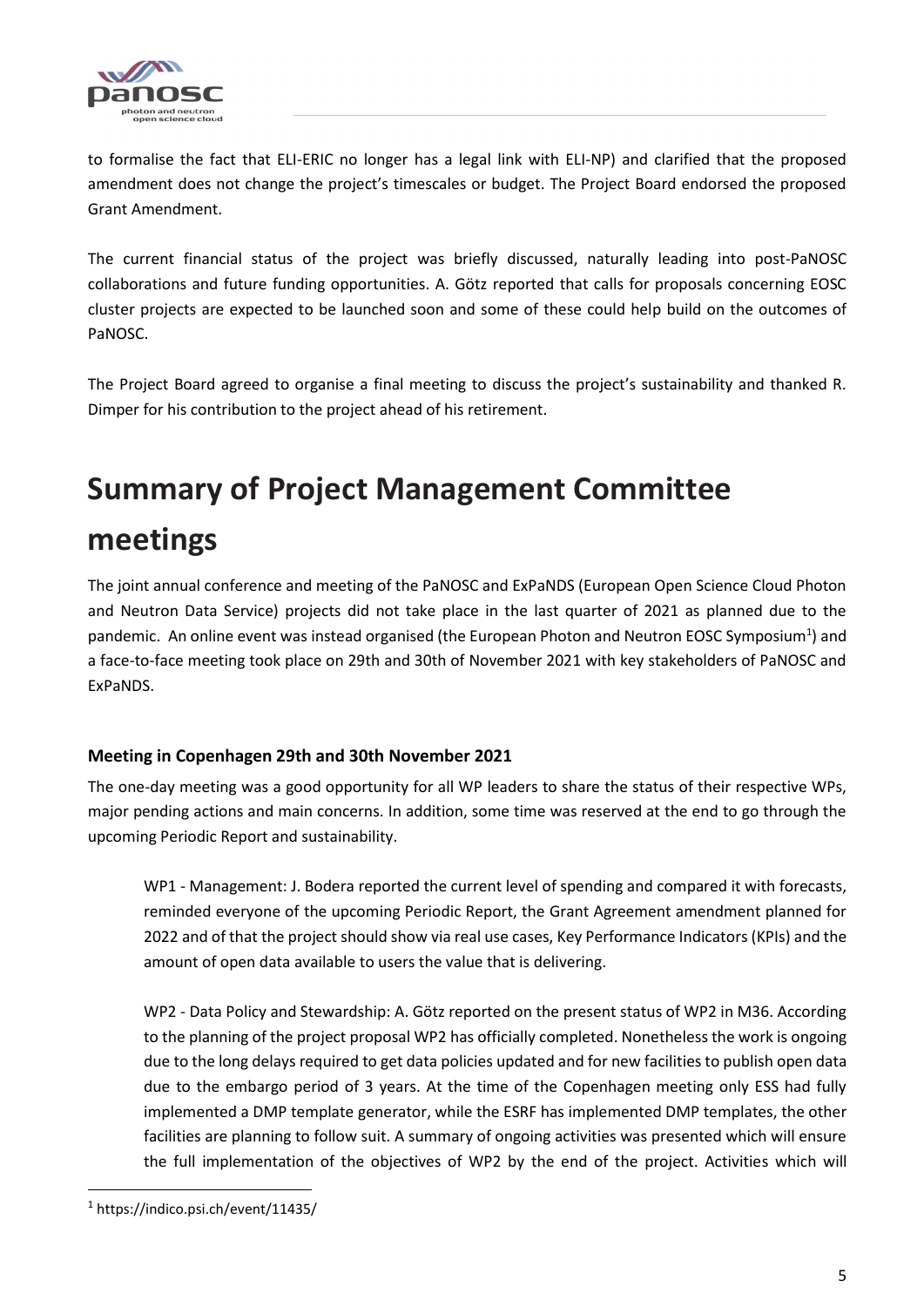

continue after PanOSC were identified e.g. training users in how to publish data and the advantages thereof, registering data repositories with publishers and learned societies. The collaboration with ExPaNDS were noted especially the common efforts on data policies and DMPs.

WP3 - Data Catalogue Services: T. Richter highlighted that the work package has to submit three deliverables in the period until next summer. The expected content of the three reports was outlined and activities have been identified that still need to be completed by partners so all deadlines can be met. Tobias also gave an overview of tasks that would benefit our user community without being required by a deliverable. Some of these connect to other work packages, like sustainability and analysis services.

WP4 - Data Analysis Services: F. Dall'Antonia (not able to be present in person due to CoViD-10 travel restrictions) reported on the status of the work package, highlighting VISA deployment and search portal development (with WP3) as main tasks for the remaining duration of the project, with the deliverable 4.3: "remote desktop and Jupyter service deployed at EOSC" being the deliverable due end of May. Partners gave optimistic feedback on the feasibility to meet the deliverable requirements and associated milestone. Concerning the realisation of a federated VISA instance, hosted at EGI for EOSC, the conclusion was that this project has low chances to go beyond its pilot phase (proof-of-concept status) and sustainability of a production version would require extra funding, for instance through the EOSC Future project.

WP5 - Virtual Neutron and x-raY Laboratory (VINYL): Due to the soared number of COVID-19 infections in Germany and Denmark, the European XFEL COVID-19 task force rejected J. E's travel to Copenhagen. Instead of meeting other group leaders in person, J. E did the presentation online. He reported the status of WP5 while highlighting the ongoing efforts, which includes the task plan for the WP5 sprint in December, to meet the deadline of D5.3 and MS5.3. The development tasks of libpyvinyl, SimEx-Lite, McStasScript and instrument database were assigned to the group members. In his summary, he concluded that WP5 was in line with the planning and that the upcoming sprint will ensure that deliverables and milestones are delivered on time.

WP6 - EOSC Integration: JF. Perrin presented the technical work done and planned in 2022 to improve the EOSC integration of the IT infrastructures within the community. He presented the evolution of the community AAI with the extension of metadata sets, the authorisation mechanism and the engagement with EOSC-Future to deliver the EOSC federation AAI. Data transfer use cases and the associated solutions identified in the course of the project were also discussed alongside software provisioning technology that could also improve the interoperability between the RIs. These technologies were also presented in the scope of the VISA platform deployments that are taking place in the different RIs, they not only ease the integration of VISA in RI's infrastructure but could potentially transform it as a more generic tool (i.e. not tied to the RI were data were produced) by providing solution to bring data and software to the hosting infrastructure.

WP7 - Sustainability: The WP leader, O. De Giacomo started with an update on the latest activity of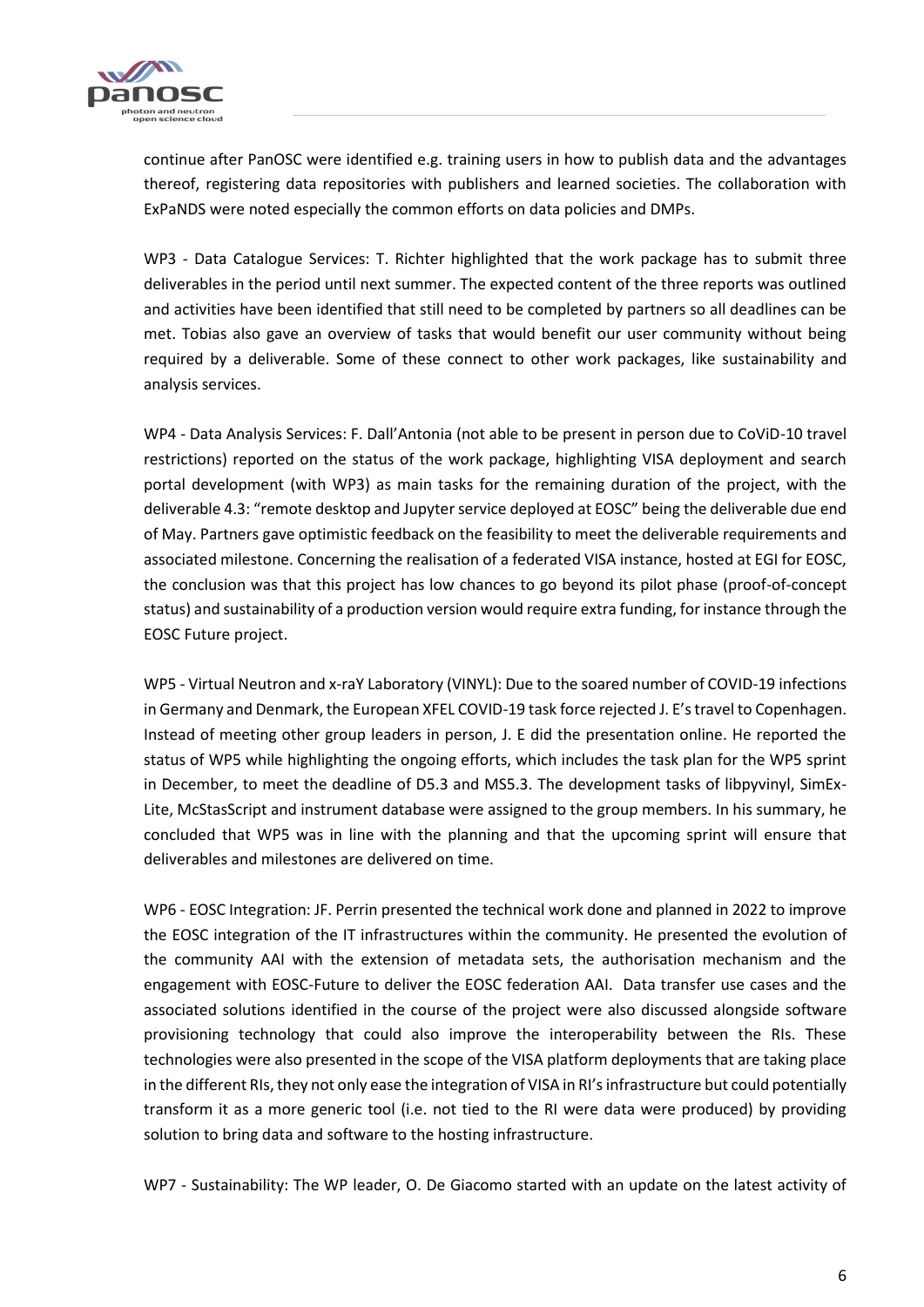

the WP but focusing especially on the next deliverables and how to achieve a good maturity in the discussions, since the deliverables are a reflection of the rest of the work being done on the project and the perspective for a future deployment and maintenance of the common solutions. The topic of sustainability goes across all the activities of the project and emerged naturally in all WPs, when they asked how the outputs would be maintained in the future. By the time this meeting was held in Copenhagen, feedback had already been collected from some of the LEAPS members and directors of pan-European RIs through the Association of European-Level Research Infrastructures Facilities (ERF-AISBL). The general feedback from this meeting is that there is no clear common strategy nor full understanding on what providing FAIR data and data services fully entitles, especially in the EOSC. Most facilities are ready and committed to provide services for their own users, but the model to provide costly resources beyond the own user base, free at the point of use, is still far from being clear. The meeting was extremely useful to collect feedback of all the other WPs, on their progress and findings, to review the business models that were under discussion as an internal task of the WP. In particular, it was useful to discuss together with ExPaNDS, since the strategy for the future foresees the use of common tools by all PaN facilities, not just PaNOSC partners.

WP8 - Staff and User Training: The WP8 leader, T.H. Rod, gave an update on WP8 beginning with outlining the work done in WP8. This included additional work that was not anticipated at the time of planning but which nonetheless are important and can be considered to be in the scope of the EOSC (e.g. creation of a training portal with ExPaNDS and integration of UmbrellaID). The major concern raised by the WP leader was that of getting the photon sources in PaNOSC and ExPaNDS to adapt the e-learning platform whereas a major highlight was the collaboration with ExPaNDS on a joint training portal for photon and neutron sources. This platform both contains a training catalogue provided by ExPaNDS and an e-learning platform provided by PaNOSC. Moreover, activities for the next 12 months were outlined. The major future activity was the organisation of a summer school and development of content in the e-learning platform for that summer school.

WP9 - Outreach/Communication and Dissemination/Impact: N. Carboni reported on the progress of the activities carried out in WP9, as well as on the data based on the WP's main KPIs. The communication and dissemination actions foreseen in the WP roadmap up to the end of the project were also presented, in particular towards wider user engagement, as well as to stimulate further collaboration with other EOSC-related projects. Inputs from the various WP leaders have been collected to fine-tune the communication/dissemination actions based on the WPs' specific needs. It was also agreed that WP9 would support WP6 in updating the content for promoting UmbrellaID across the PaN user community.

#### **Meeting 08/12/2021**

The first PMC meeting after the Copenhagen meeting took place on the 8th of December and it started with a debrief and general conversation about the meeting in Copenhagen. This was followed by an update on the milestones and deliverables due at the end of November and that were late. A tentative schedule of meetings for January 2022 was also agreed, which enabled a close follow-up of the work done for the Periodic Report.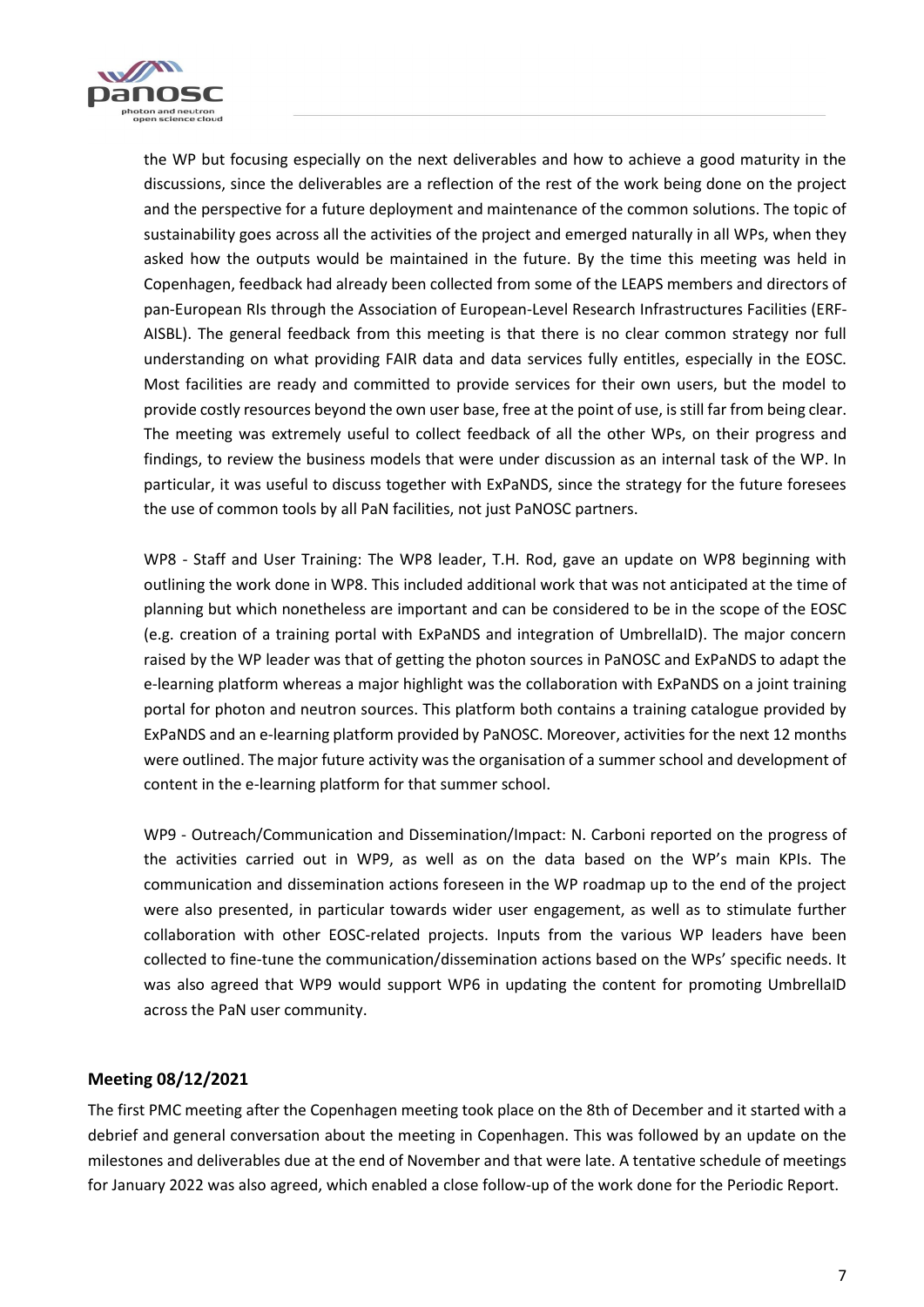

The summary notes of this meeting<sup>2</sup> (as for all the others) are available in GitHub<sup>3</sup>.

#### **Meeting 05/01/2022**

The first meeting of 2022 was used to go in detail through all the milestones and deliverables that were due in November 2021. At this point, some of them have been submitted/achieved, while a few were still outstanding.

This meeting was also used to share and organise the work for the Project Review and its Periodic Report (due 29th of January) and a Project Brief (to be submitted by 10th of January).

#### **Meeting 12/01/2022**

At this point, only three deliverables and two milestones from November were outstanding and WP leaders committed to completing the work before the end of January. The submission of the project brief was reported as well.

#### **Meeting 19/12/2022**

Only a deliverable and milestone were still delayed by the time the meeting took place and the project members in charge of them committed to complete the work within the next 10 days. The attendees confirmed that they were not aware of any conflict of interest with the proposed reviewer for the Project Review and discussed progress and pending actions regarding the Periodic Report.

#### **Meeting 26/01/2022**

Only one milestone was still delayed by this date due to a small technical issue. The Periodic Report (due 29/01/2022) was by this time nearly completed and most of the time of this meeting was used to go through its content and identify the last small contributions that were pending.

#### **Meeting 09/02/2022**

During this meeting, it was reported that the last milestone still due from November 2021 had been achieved and that the Periodic Report was successfully submitted. First discussions about a possible face-to-face/hybrid meeting over the summer took place and news from the EOSC and EOSC Future were shared. WP leaders also reported on the progress achieved on their respective WPs.

#### **Meeting 23/02/2022**

This meeting focused on a general review of WP8. The WP leader T. Holm Rod and A. Götz reported on the progress achieved, the main pending tasks and challenges. A review was made of the tasks and deliverables. The list of outcomes which need to be maintained were identified. These include the two platforms pan-

<sup>2</sup> [https://github.com/panosc-](https://github.com/panosc-eu/panosc/blob/master/Work%20Packages/WP1%20Management/Meetings/Project%20Management%20Committee/2021-12-08-PMC/2012-12-08-PMC_summary.md)

 $\overline{a}$ 

[eu/panosc/blob/master/Work%20Packages/WP1%20Management/Meetings/Project%20Management%20Committee/](https://github.com/panosc-eu/panosc/blob/master/Work%20Packages/WP1%20Management/Meetings/Project%20Management%20Committee/2021-12-08-PMC/2012-12-08-PMC_summary.md) [2021-12-08-PMC/2012-12-08-PMC\\_summary.md](https://github.com/panosc-eu/panosc/blob/master/Work%20Packages/WP1%20Management/Meetings/Project%20Management%20Committee/2021-12-08-PMC/2012-12-08-PMC_summary.md)

<sup>3</sup> [https://github.com/panosc-eu/panosc/tree/master/Work%20Packages/WP1%20Management/Meetings/Project](https://github.com/panosc-eu/panosc/tree/master/Work%20Packages/WP1%20Management/Meetings/Project%20Management%20Committee) [%20Management%20Committee](https://github.com/panosc-eu/panosc/tree/master/Work%20Packages/WP1%20Management/Meetings/Project%20Management%20Committee)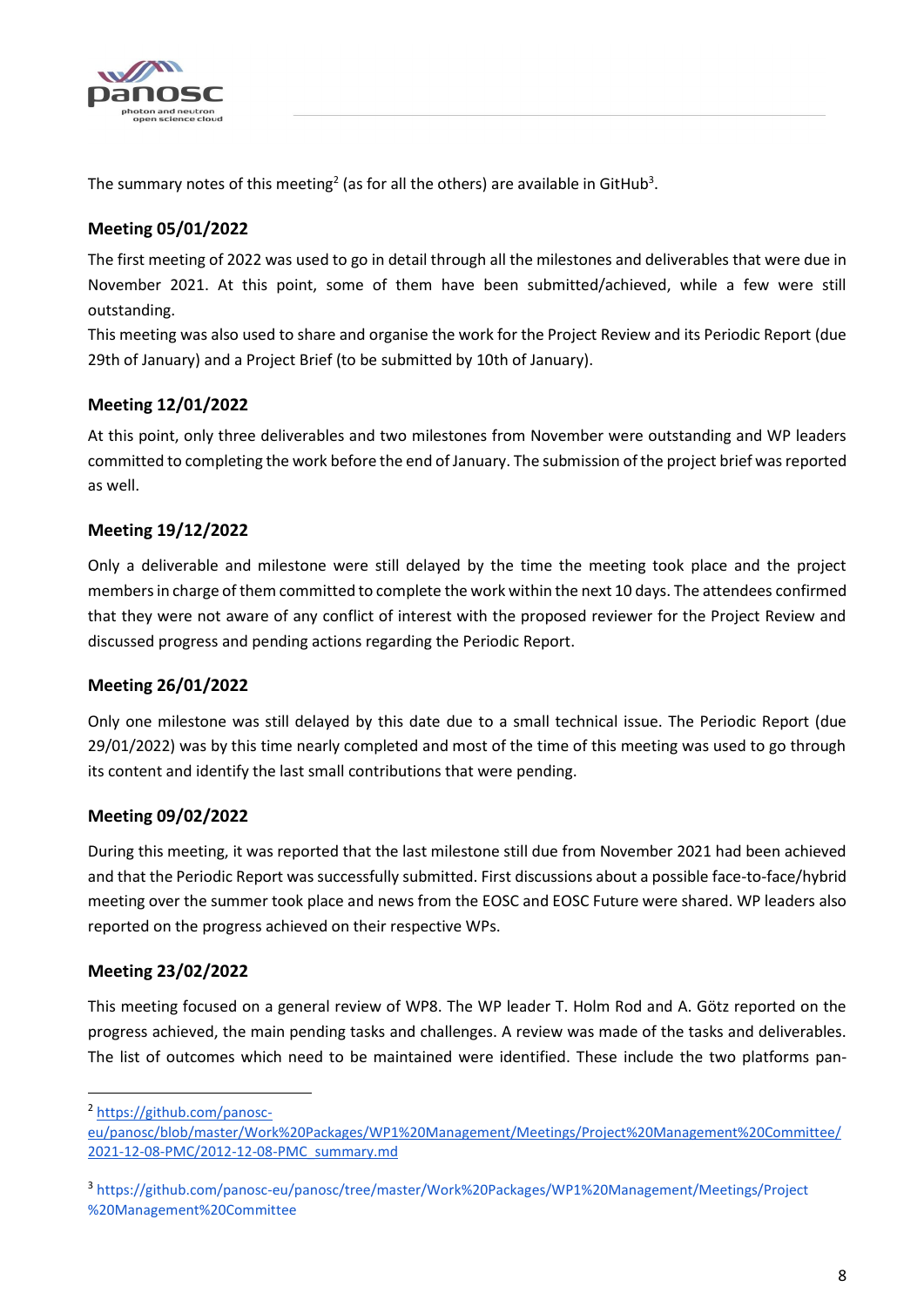

learning.org and pan-training.org (by ExPaNDS) which were in the process of being merged into a joint training platform. The main challenge was and will be the production of quality training material and updating it regularly. The material for photons was identified as still lacking in quantity even if it is slowly increasing. Photon facilities were strongly encouraged to upload existing material and to adapt the training platform for their facilities. A lack of compute resources was identified which should be addressed during PaNOSC by the cloud resources to be procured in WP6.

#### **Meeting 02/03/2022**

The meeting started with J. Bodera reporting the feedback obtained from the EC on the Periodic Report submitted in January. The report needed to be resubmitted within 15 days explaining some minor deviations for ESS and EGI. After these initial remarks, the meeting focused on sustainability and the best approach to assess the value proposition and ensure that services do not disappear after the project (and funding) ends.

#### **Meeting 09/03/2022**

During this meeting, the possibility of organising a joint PaNOSC- ExPaNDS meeting in Prague was discussed. WP leaders also provided with an update on progress and challenges.

#### **Meeting 30/03/2022**

During this meeting, J. Bodera reported that the resubmitted Periodic Report has been accepted and explained the recommendations that will need to be addressed. T. Richter reported that D3.3 was submitted on time. The draft Grant Agreement amendment that was due to be presented at the upcoming Executive Board meeting in April was discussed.

#### **Meeting 13/04/2022**

J. Bodera reported on the Executive Board meeting that took place on the 1st of April and it was agreed to formally hold a vote regarding the draft Grant Agreement amendment in the next PMC meeting. A survey from the EOSC Association was discussed and news from the EOSC Future project and ExPaNDS were reported.

#### **Meeting 20/04/2022**

This meeting focused on the EOSC Association survey, deciding what would be the Key Exploitable Results (KER) from PaNOSC to be included and the best way to proceed.

#### **Meeting 27/04/2022**

The draft Grant Agreement amendment was validated via a formal vote and J. Bodera was mandated to engage with the Project Officer to obtain feedback and submit the amendment. The state of the upcoming milestones and deliverables was discussed and reports were received regarding the planned face-to-face meeting, the EOSC Association survey, ExPaNDS and the EOSC.

#### **Meetings in May 2022**

Due to the proximity of these meetings to the date on which this deliverable is due, unfortunately they cannot be reported in detail. It is expected that the meetings will focus on the deliverables and milestones due at the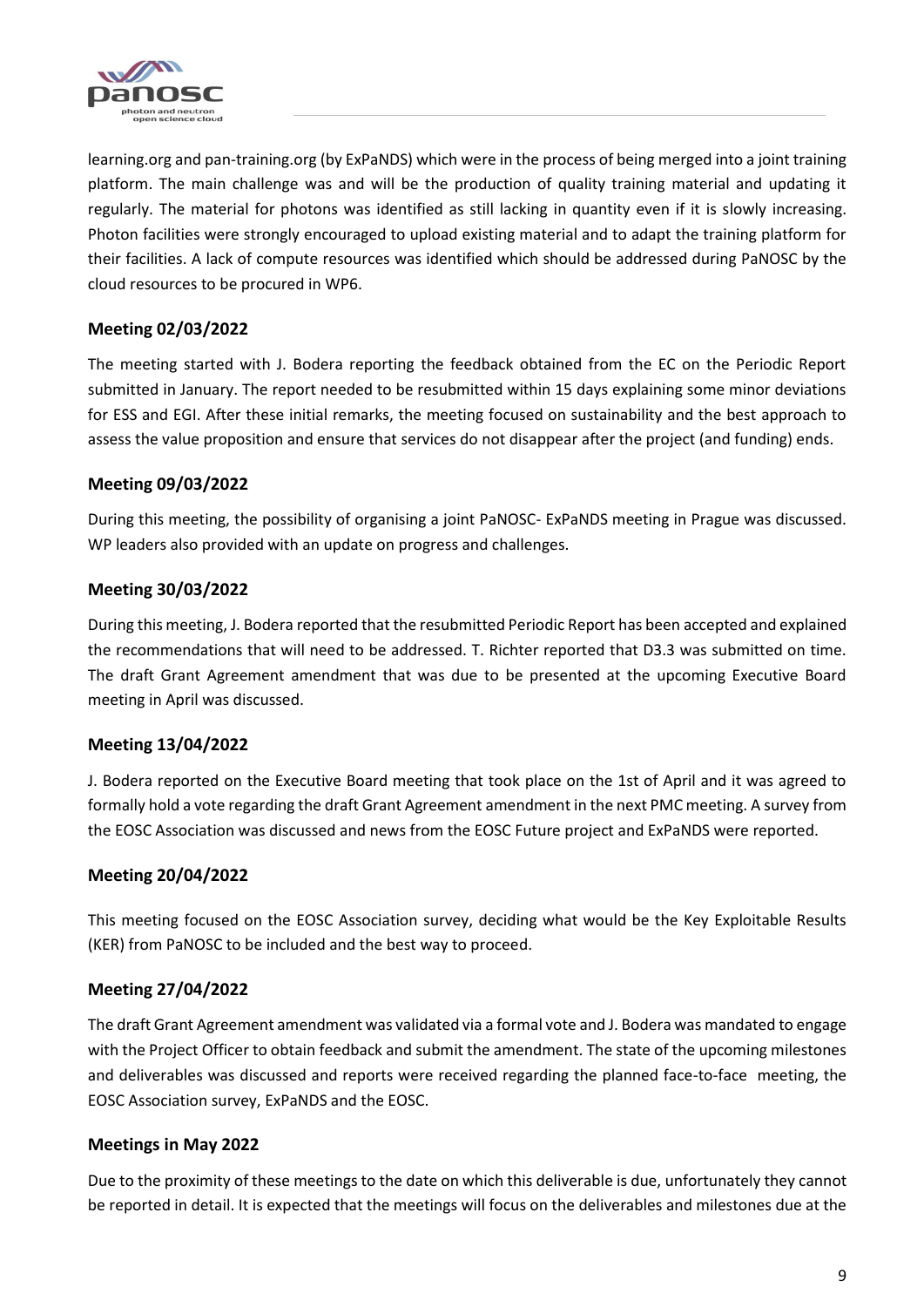

end of May, the organisation of the face-to-face meeting in June and progress achieved with the Grant Agreement amendment. The minutes of all meetings are available in GitHub [\(https://github.com/panosc](https://github.com/panosc-eu/panosc/tree/master/Work%20Packages/WP1%20Management/Meetings/Project%20Management%20Committee)[eu/panosc/tree/master/Work%20Packages/WP1%20Management/Meetings/Project%20Management%20C](https://github.com/panosc-eu/panosc/tree/master/Work%20Packages/WP1%20Management/Meetings/Project%20Management%20Committee) [ommittee\)](https://github.com/panosc-eu/panosc/tree/master/Work%20Packages/WP1%20Management/Meetings/Project%20Management%20Committee).

## <span id="page-9-0"></span>**Progress of work packages**

### <span id="page-9-1"></span>**Work Package 1: Management**

Just before the meeting in Copenhagen the last WP1 deliverable (D1.8) was submitted.

As the project entered the last year of execution, WP1 focused on the following actions:

- Coordination between partners and organisation of regular PMC meetings
- Organisation of the Executive Board meeting
- Coordination with ExPaNDS
- Representing PaNOSC at different meetings/conferences
- Communication with the PO
- Liaise with other EOSC initiatives (EOSC Association, EOSC Future and other cluster projects)
- Project monitoring
	- Following progress towards submitting deliverables and milestones
	- Internal financial report
	- Answering ad hoc queries and supporting WP leaders
- Work with WP leaders and partner representatives for the Periodic Report
- Document the recommendations and assign a responsible team member for each one
- Follow-up the implementation of recommendations
- Contribute to the organisation of face-to-face meetings
- Support mailing lists and GitHub management
- Lead the work for the Grant Agreement amendment

The regular meetings and work relationships built since the start of the project enable the WP1 - Management to function well, being proactive and ensuring coordination among project members and with ExPaNDS.

The last six months of project execution will be key to ensure not only that all deliverables are submitted, milestones achieved and a final Periodic Report submitted, but supporting at the same time the work to show and measure the difference PaNOSC is making to the Photon and Neutron (PaN) community.

### <span id="page-9-2"></span>**Work Package 2: Data Policy and Stewardship**

The planning for tasks related to Work Package 2 officially stopped in month 36, i.e. November 2021. However, the work continues as some objectives require longer approval processes e.g. updating existing data policies, and the needs of data stewardship require effort constantly.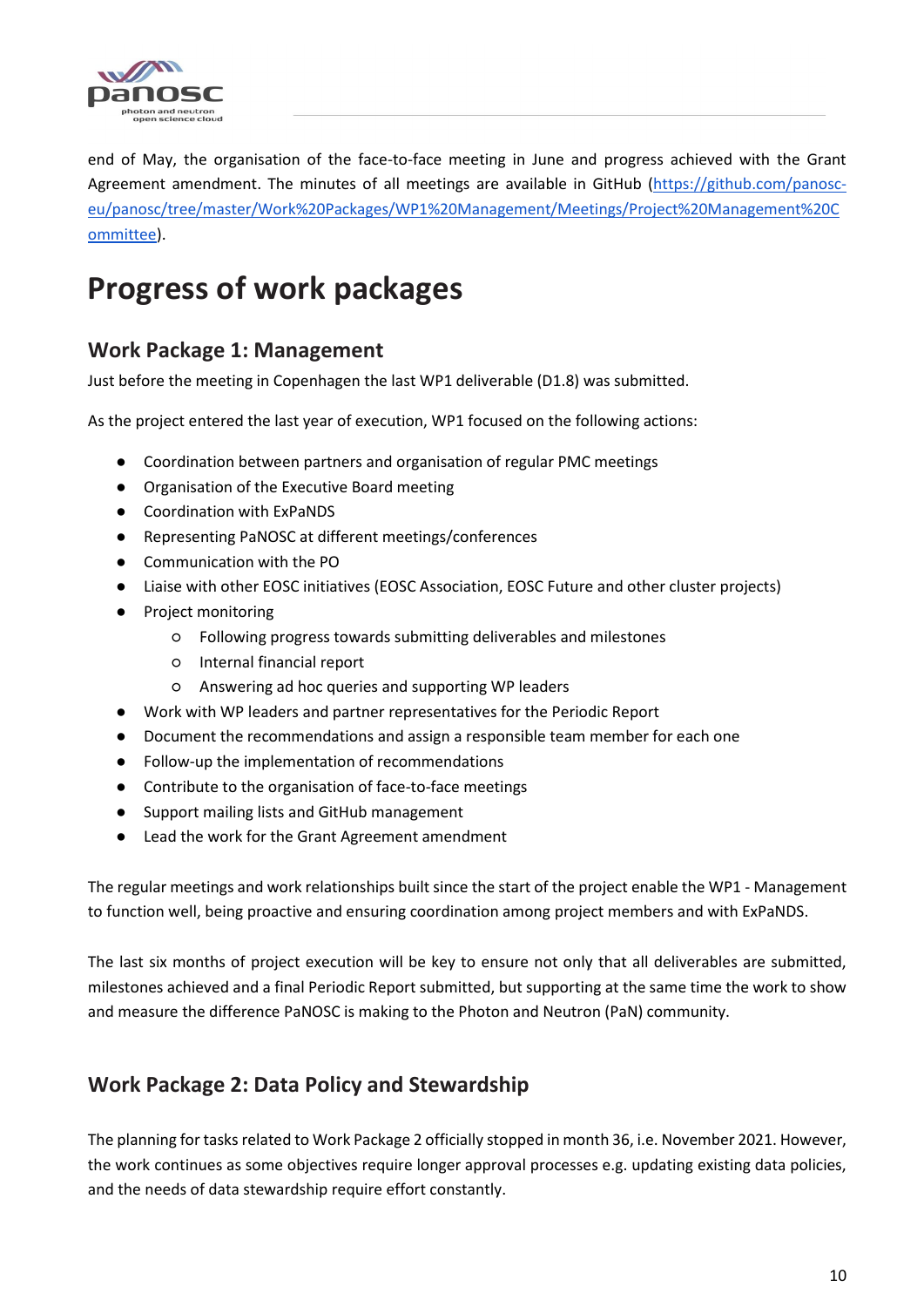

Concerning the data policies, the main change has been that ELI-ERIC officially approved their FAIR data policy based on the PaNOSC framework and published it on zenodo: Weeks, Allen, Szabó,Gábor, Hvězda, Roman, Gliksohn, Florian, & Ivănoaica, Teodor. (2022). ELI ERIC Data Policy (As adopted by the Extreme Light Infrastructure ERIC General Assembly on 17 March 2022.). Zenodo. [https://doi.org/10.5281/zenodo.6515903.](https://doi.org/10.5281/zenodo.6515903) The facilities which already had an open data policy before PaNOSC (ESRF, ESS, ILL) have an ongoing process to update their data policies. In the case of the ESRF, the most significant change over the past year has been the increased publishing of processed data. The most significant addition has been Human Organ Atlas: [https://human-organ-atlas.esrf.eu](https://human-organ-atlas.esrf.eu/) which has attracted a lot of interest with multiple researchers downloading the open data and analysing it. The Human Organ Atlas is an excellent example of FAIR data being re-used. It will serve as an inspiration for other scientific domains of the advantages of making data open and FAIR.

The second main topic which has progressed significantly over the last 12 months has been the Data Management Plans. The DMP DS Wizard [\(https://ds-wizard.org/\)](https://ds-wizard.org/) developed by Elixir (a member of EOSC-Life) has been adopted by WP2 as the standard tool. ESS has done significant work in preparing the template and providing a solution to deploy DS Wizard. All WP members helped review the template. The ESS and ESRF have deployed and tested the DS Wizard with real users. The ESRF users were positive about the added value provided by the tool and as a consequence a DMP service is being deployed for all ESRF users. The new service will be provided for users who have to prepare a DMP for funders when data are produced at the ESRF. All ESRF proposals will automatically receive a DMP prefilled with information concerning the ESRF data policy and the data produced during their experiment. The DMP will be used primarily to inform users, they will be encouraged to complete the DMP but not be obliged to fill in the DMP. The DMP will be used as a tool to help users. The other members of PaNOSC are planning on similar approaches for implementing DMPs.

European XFEL has established a working group that will coordinate and oversee the update of the Scientific Data Policy, including the introduction of the Data Management Plans. The group falls under the responsibility of the IT and data management (ITDM) and in close collaboration with the data analysis group (DA) and consists of one project lead and one technical lead, including data experts as well as instrument scientists. The group will analyse and report on the current technical implementation, including ad-hoc provisions which fall outside of the published Scientific Data Policy and steps to mitigate any shortage in capacity; propose updated data policy and iterate on it with identified stakeholders; define an adoption process plan for the data policy, including all necessary consultations; prepare the adoption of Scientific Data Policy by Management Board and potentially the Council Ensure that technical steps necessary to implement the Scientific Data Policy are realised, considering the need to optimise data storage efficiency.

Issues which still need addressing in WP2 are to ensure data DOIs are produced at all facilities and that open data are available at all sites. Those sites which have adopted an open data policy recently are encouraged to identify users who have published their results to open their data before the end of the embargo period. Another issue which still needs addressing is training and encouraging users to cite data DOIs. This is a practice which is still not being widely adopted in the PaN community. Training users to do this is an ongoing process.

<span id="page-10-0"></span>The ESRF has gone through the process of certification of their data repository [\(https://data.esrf.fr\)](https://data.esrf.fr/) by CoreTrustSeal [\(https://www.coretrustseal.org/\)](https://www.coretrustseal.org/) and is waiting for the final approval. Other facilities are encouraged to do the same as part of their ongoing process of implementing trustworthy repositories.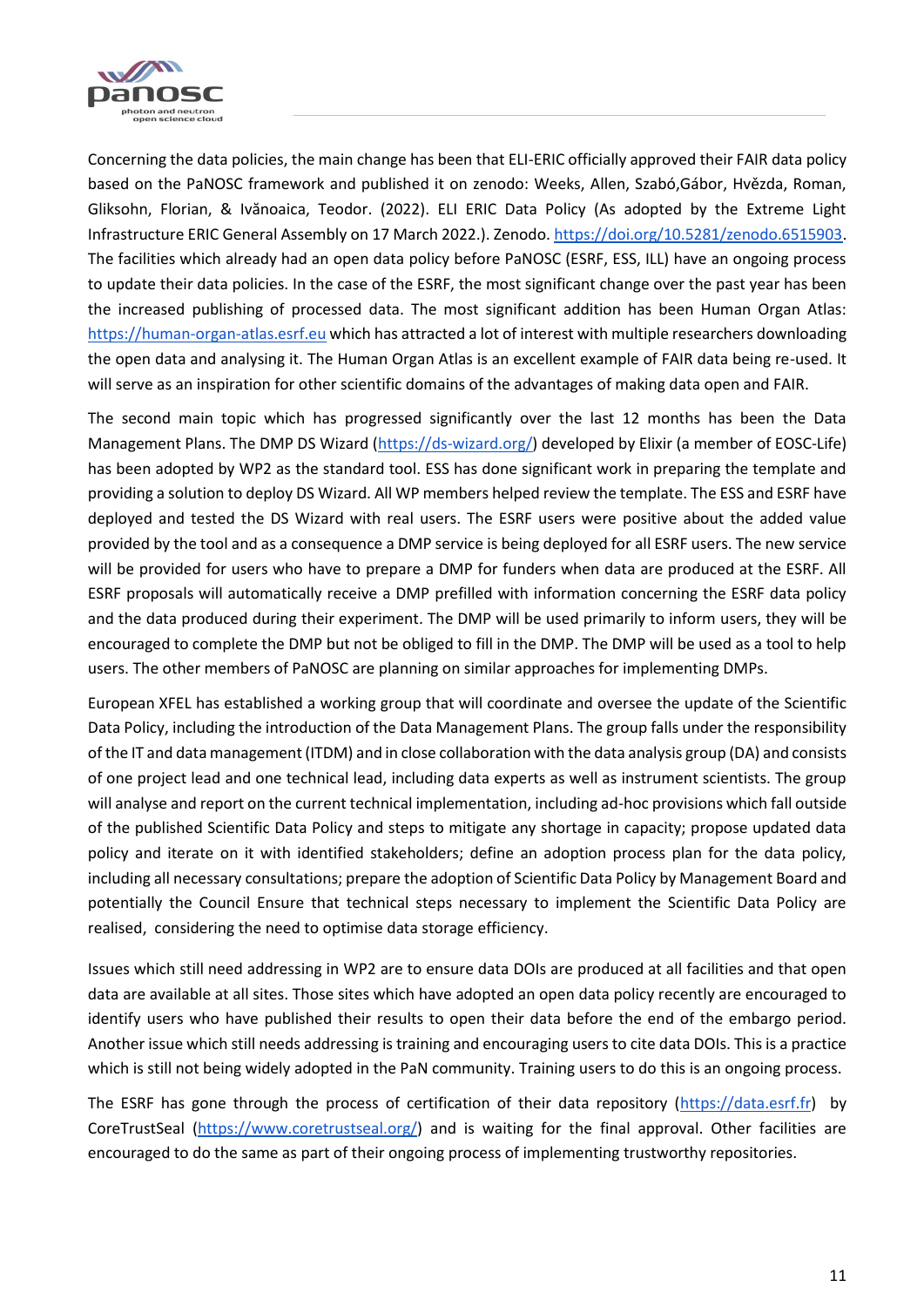

### **Work Package 3: Data Catalogue Services**

In this period, the work package has two deliverables due with the final one following two months after. For that reason, there was a lot of focus on converging the efforts, especially tasks needed to successfully complete the deliverables. The first one, D3.3 Catalogue Service (federation of search APIs), was submitted at the end of March. This deliverable marks an important achievement. It defines the functionality baseline of the PaNOSC Domain Specific Search as one of the core pillars of our open/FAIR data infrastructure. Between the partners there is now a better, shared understanding of data curation tasks, dataset taxonomies and the types of queries on the data repositories that might be relevant. Following the deployment of the Federated Search Service and the associated Web Frontend we have seen significant momentum to add more features and search functionality. This corroborates the usefulness of the iterative development approach that has been taken. Before more features will be considered, though, we need to ensure there are a significant number of compliant implementations of the common API in its most up to date version. And the quality of the search results depends not only on the correct implementation of the search API and the scoring. The metadata corpus held in the local data catalogues needs to follow the best practices and agreed mappings for queries involving experimental technique, parameters, roles, etc.

That means in terms of software development tasks, we expect to be able to resolve a number of smaller issues in the common code base as they arise during the course of the PaNOSC project and for the coming future. Especially operational stability and fault tolerance are aspects that have not had much attention in the proof of concept operations so far. But the main tasks should be to ensure the local catalogues have a fully compliant connection to the federated search and the local curation of metadata is in a good shape at least for new datasets entering the repositories.

The second deliverable D3.5 NeXus Metadata Schema reports on the positive impact of the work package on the NeXus adoption of the partner sites and the effect our contributions had to the community at large. The "Show and Tell" sessions held to survey the status quo at the beginning of the project were very useful specifically to the "newer" facilities, such as ESS, ELI and XFEL. For example the ILL could offer a lot of experience in recording different techniques in somewhat similar ways. XFEL, ESS and ELI have made or prepared individual contributions to NeXus definitions. So the work package had an "upward" effect on the NeXus community. However at least the same amount of work was dedicated to tools and local integrations that are shared as open source projects. The software can be re-used to better write NeXus files with a higher degree of compliance (nexus constructor for example) and commonality or to better visualise and process files using common code (h5web and scipp for example). This is a benefit to the photon and neutron community as a whole.

The remaining deliverable in the WP is focussed on metadata quality and the local implementation of the data catalogues at partner sites (OAI-PMH harvesting, integration of data sources, search endpoints and compliance with API definition, etc.) Work on that will start immediate after this reporting period.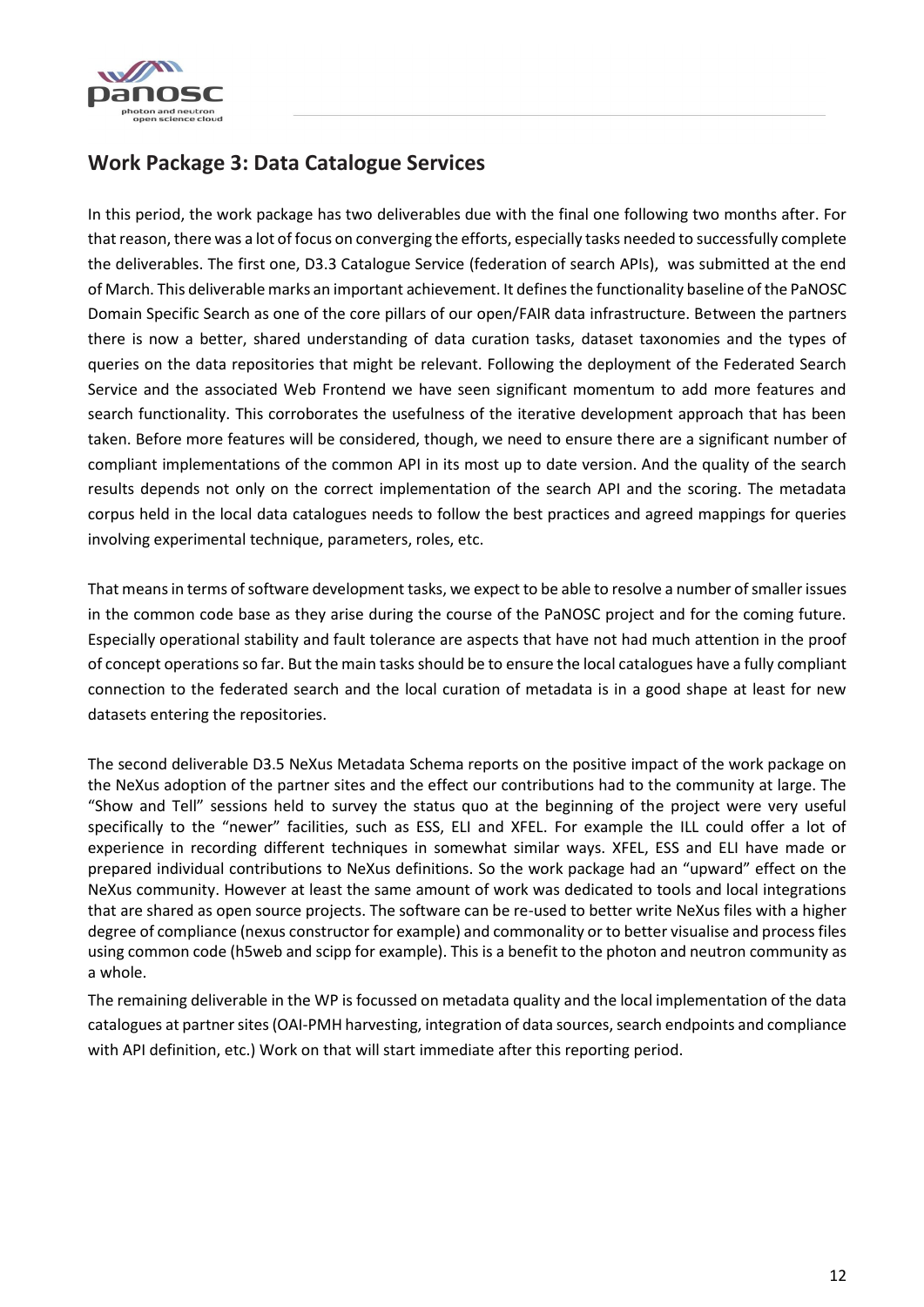

### **Work Package 4: Data Analysis Services**

VISA development by ILL colleagues (https://github.com/ILLGrenoble) has continued with version 2.2.1 as latest product. Since the last report, additional features for the VISA administration user interface were added, a more generic user authentication management was implemented and improvements for the Jupyter service were made.

The deployment at PaNOSC sites has seen progress: ESRF have an agreement with two of their beamlines as first users of a production instance of VISA. The microservice deployment has been accomplished, and required software for the needs of the scientists has been installed into the virtual machine image by making use of a Singularity container approach. ESS has VISA ready as service using virtual machine instances based on the demo image. As such, it is already used by the ESS instrument data scientists and software developers. European XFEL have a deployed VISA instance (visa.xfel.eu) interfacing with the DESY OpenStack cloud infrastructure, where microservice (re-)deployment is managed by a Gitlab/Kubernetes continuous integration workflow. The installation is currently providing three possible virtual machine images in demonstration state, one providing crystallographic software. Deployment of VISA at CERIC-ERIC with an interface to ProxMox infrastructure for the virtual machine instances is close to completion.

As the result of an in-person developers meeting at ESRF in April, the federated search portal has been given a new front-page and web interface design, and is accessible under the URL https://data.panosc.eu. Integration of the web frontend with the federated search API and the metadata catalogue API endpoints has progressed since then.

| panosc                                                                                                                                                                                                                                                                                                                                                                                                                                                                                                                                                                                                                                                                                                                                                                                                                                                                                                                  | <b>WAN</b> panosc                                                                                                                | Q 50+ results<br>sample beam                                                                                                                                                                                                                                                                                  |
|-------------------------------------------------------------------------------------------------------------------------------------------------------------------------------------------------------------------------------------------------------------------------------------------------------------------------------------------------------------------------------------------------------------------------------------------------------------------------------------------------------------------------------------------------------------------------------------------------------------------------------------------------------------------------------------------------------------------------------------------------------------------------------------------------------------------------------------------------------------------------------------------------------------------------|----------------------------------------------------------------------------------------------------------------------------------|---------------------------------------------------------------------------------------------------------------------------------------------------------------------------------------------------------------------------------------------------------------------------------------------------------------|
| European Photon and Neutron Open Data Search Portal<br>Type a query to search for open data from photon and neutron sources - e.g. data<br>diffraction<br>$\Omega$                                                                                                                                                                                                                                                                                                                                                                                                                                                                                                                                                                                                                                                                                                                                                      | <b>FILTER</b><br>Type<br>$\bullet$ proposal<br>· publication<br>Technique<br>Select a technique.                                 | 10.17199/BRIGHTNESS/BeamInstrumentation0003<br>Relevancy = 0.798<br>Sample Data from BeamInstrumentation<br>This data was collected as part of the beam instrumentation program<br>Released: 05/21/2022                                                                                                       |
| The European Photon and Neutron sources are working together in the PaNOSC and ExPaNDS projects financed by the European Commission to build the<br>European Open Science Cloud. One of the main objectives of the EOSC is to make Open Data from these facilities FAIR. This portal implements the F(indable)<br>part of FAIR via a federated search engine from the following facilities:                                                                                                                                                                                                                                                                                                                                                                                                                                                                                                                             | Incident Wavelength<br>Imax ■ Imm<br>н<br>Incident Photon Energy<br>$\left \cos\left(\frac{\pi}{2}\right)\right $ eV $\tau$<br>н | 10.17199/BRIGHTNESS/BeamInstrumentation0002<br>Relevancy = 0.798<br>Sample Data from BeamInstrumentation<br>This data was collected as part of the beam instrumentation program<br>Released: 05/21/2022                                                                                                       |
| <b>European Spallation Source</b><br>· Institut Laue Langevin<br>- MAX IV<br>Additional facilities will be included in the federated search as their search engines come online locally. The goal is to include all photon and neutron facilites who<br>provide open data by the end of the two projects PaNOSC and ExPaNDS.                                                                                                                                                                                                                                                                                                                                                                                                                                                                                                                                                                                            | Chemical Formula<br>Temperature<br>$\max$ $\mathbf{B}$ $\mathbf{K}$ $\mathbf{v}$<br>н                                            | 10.17199/BRIGHTNESS/BeamInstrumentation0001<br>Relevancy = 0.798<br>Sample Data from BeamInstrumentation<br>This data was collected as part of the beam instrumentation program<br>Released: 05/21/2022                                                                                                       |
| The mission of the PaN data search portal is to contribute to the realization of a data commons for Neutron and Photon science. The search results provide a link<br>to the landing page of the data DOIs through which the other data services provided by PaNOSC and ExPaNDS for data downloading, analysis, notebooks and<br>simulation can be accessed. The aim of the portal is to facilitate using data from photon and neutron sources for the many scientists from existing and future<br>disciplines. To achieve this aim, the exchange of know-how and experiences is crucial to driving a change in culture by embracing Open Science among the<br>targeted scientific communities. This is why the project works closely with the national photon and neutron sources in Europe to develop common policies.<br>strategies and solutions in the area of FAIR data policy, data management and data services. | Pressure<br>: Bill Paint                                                                                                         | 10.17199/BRIGHTNESS/MG0032<br>Relevancy = 0.707<br>Sample Data from multigrid<br>This data was collected as part of BrightnESS, funded by the European Union Framework Programme for Research and<br>(7)<br>Innovation Horizon 2020, under grant agreement 676548. It consists of test data for the detector. |

*Federated search portal home page (left) and result page with filter options (right).*

Other developments and use cases: The h5web application has been fully integrated to the ESRF data portal as a generic service to browse the Nexus structure of HDF5 files and visualise the data. PaNOSC facilities have meanwhile deployed the h5web tool at their own sites, either for graphical HDF5 display from a JupyterHubbased file browser or even with integration to their data catalogue. Posing a different solution for a similar use case, CERIC-ERIC have published h5nuvola (https://gitlab.elettra.eu/panosc/h5nuvola), a framework for the purpose of HDF5 file browsing and visualisation in a web front-end with general-purpose graphical plug-ins, and/or automatic redirection to dedicated applications for context-specific data analysis tasks (e. g. X-ray fluorescence). h5nuvola is integrated to the user office system VUO at the Elettra synchrotron.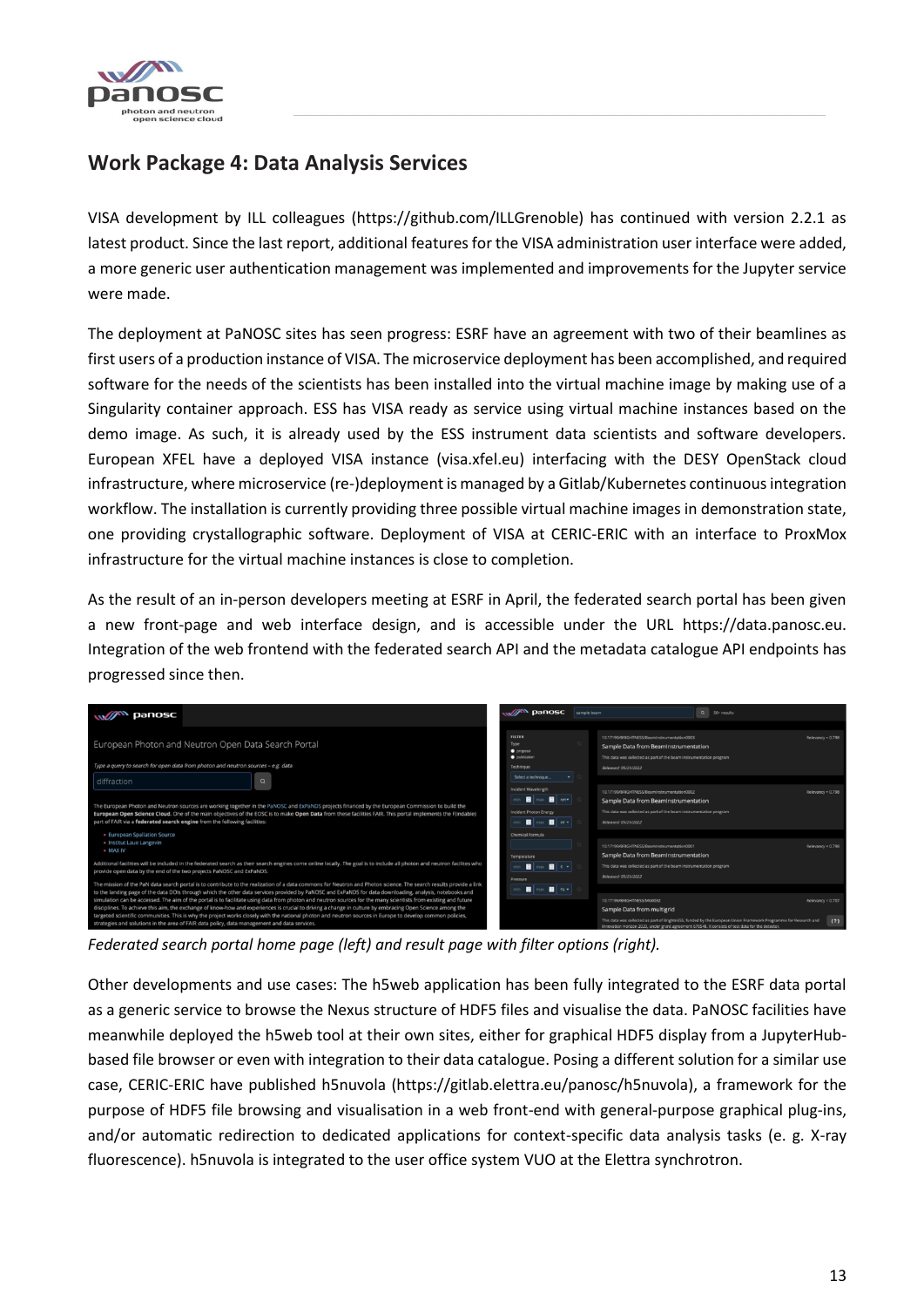

### <span id="page-13-0"></span>**Work Package 5: Virtual Neutron and x-raY Laboratory (VINYL)**

The activities in PaNOSC WP5 have focused on developing further the python library "libpyvinyl" which will serve as a foundation for scattering simulation packages, and in this way harmonize their user experience. ESS took part in design, development and documentation of libpyvinyl as well as in the McStasScript package which is a python API for the McStas neutron simulation tool that was started in PaNOSC WP5, and development of this API has continued. This year it was moved onto the libpyvinyl foundation and many new features were added. These new features range from recognizing common McStas errors to full tools that help build complex sample environments. McStasScript also got a fully rewritten documentation presented on a github hosted webpage which have had a large influence on adoption of the code. Several talks were held, mostly in virtual meetings, also with the aim of increasing the userbase of the software. ESS also contributed to the design of the instrument database (see below) which will be the most common entry point for users that need to just run a simulation, and thus potentially has a much larger userbase.

The **instrument database** has been revisited with the newer release of the libpyvinyl library. Instruments at facilities are now described as a python script following the libpyvinyl API and using McStasScript and SimEx as backends and collected in a github repository. A detailed guide for contributors is provided to allow instrument experts to populate further the repository with detailed descriptions of existing instruments.The committment of experts from the different facilities ensures the mid and long term sustainability of the repository and its usage. Users running the simulations are facilitated by the common libpyvinyl API that harmonizes and hides the complexities of the single backends and by a dedicated API for accessing the instrument database and the instrument descriptions.Further flexibility is offered to the facilities that are able to clone and maintain their own repository for specific use cases, but still using the same API to access the simulations.

At CERIC, work from Task T5.3 (Photon and Neutron beamline simulation data services) continued in the scope of which CERIC has already developed and demonstrated Oasys as a web service. Further integration with the rest of the WP5 services was pursued. This specifically calls for a better linkage between the graphical user interface (GUI) of Oasys and a scripting interface of the notebooks (Simex). An easy-to-deploy solution has been found with the support of CERIC's WP6 where a desktop can be run within the Jupyter lab instance. This allows for interoperability of notebooks and traditional GUI programs, both sharing the user- and file-space (i. e. datasets, libraries, authentication). Furthermore, the whole solution has been provided as a Docker container. Even though the initial prototype has included only Oasys software (as per project call), we have correctly predicted that the solution is generic, as McStas has afterwards also been successfully packaged using the same tech stack. The container is already running as a part of WP8 pan-learning portal. This has exposed our previous work on the beamline database to a wider audience and is paving the way towards integration of Simex and Oasys, of which a small demonstrator has already been developed. Considering the above, CERIC is tackling the final task, Task T5.5 (Integrated simulation data workflows), by connecting and integrating all the so far developed pieces both within the Oasys ecosystem as well as fullfilling the Panosc objectives of simulation codes interoperability and fully web-based access.

At European XFEL, the design and implementation of the BaseData and BaseFormat classes for libpyvinyl were carried out. The BaseData class is a representation of the data flow between two calculators. A specialized Data class can be created for a kind of data with similar attributes based on the abstract BaseData class. The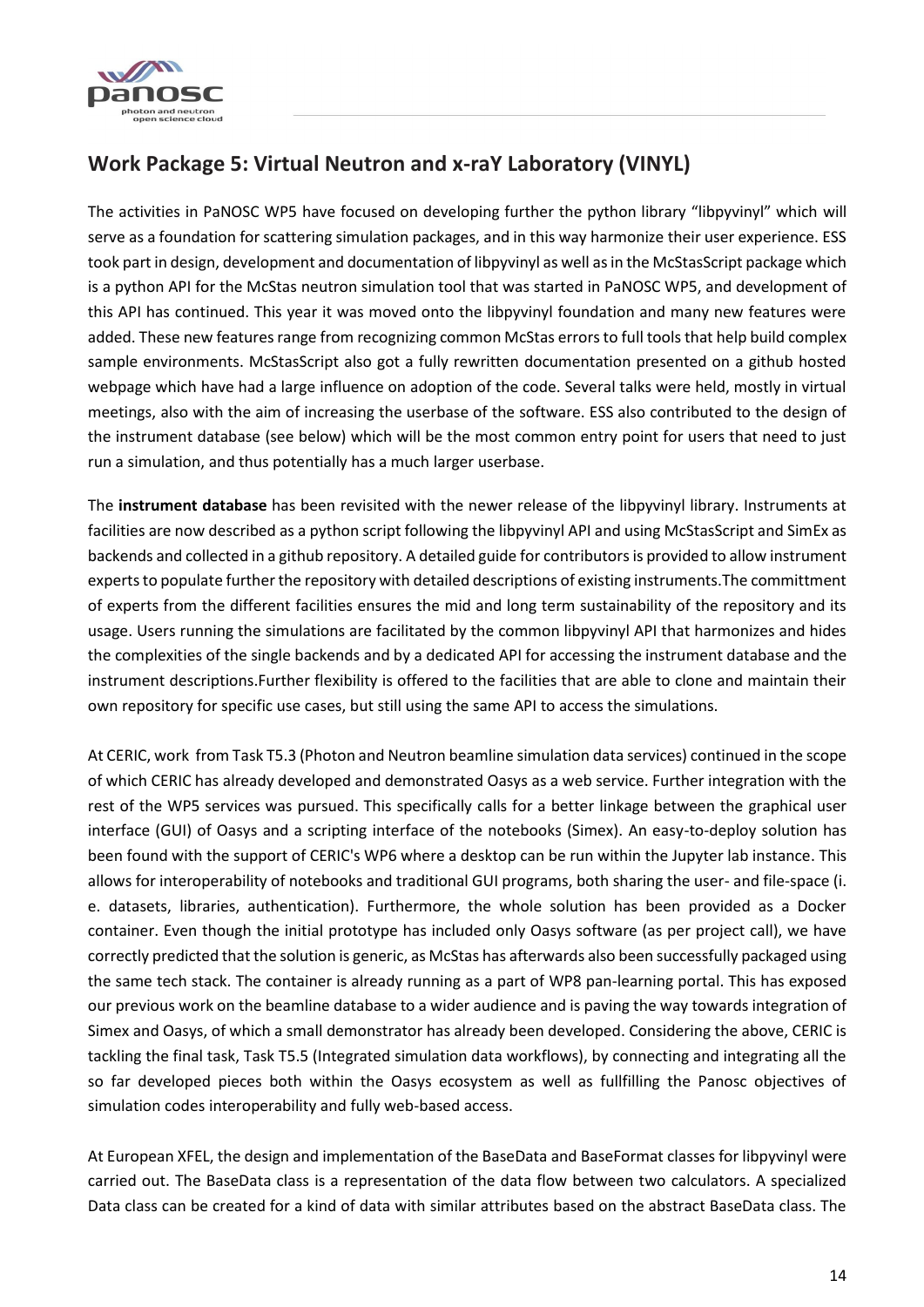

abstract class provides useful helper functions and a template for the Data interface so that no specific read and write functions are needed to develop the specialized Data class. Only the required keys of data need to be defined. A Specialized Data class connects to multiple specialized format classes, which are responsible for communications between the python objects in the Data class and the data stored in the specific format on the hard disk. EuXFEL also contributed an example instrument to libpyvinyl as its integration test and a demonstration of its usage. The simple example shows how one can create a complex simulation instrument easily with libpyvinyl. The relevant parts of the documentation of libpyvinyl were also contributed by European XFEL. Adopction of the latest libpyvinyl in SimEx-Lite, the lightweight python API for the platform to simulate the experiments at advanced photon sources, is ongoing. The users can then simulate the single-particle imaging experiment easily with the python package.

### <span id="page-14-0"></span>**Work Package 6: EOSC integration**

After the adoption of the data transfer solutions by the user community, the last year of the WP6 efforts are dedicated to the onboarding of researchers to PaNOSC services, more precisely UmbrellaID and VISA.

Efforts on UmbrellaID are concentrated on the comprehensive outreach to the PaN community RIs as well as actively participating in the development of the EOSC AAI federation as driven by the EOSC Future project.

An UmbrellaID online workshop<https://indico.psi.ch/event/12701/> was organised in collaboration with the ExPANDS project in May 2022. This workshop was dedicated to the PaN community IT staff members who want to enable community AAI for their users. This workshop included presentations on UmbrellaID, EOSC AAI, and a hands-on session on connecting services to UmbrellaID. This was a very successful training attended by more than 40 infrastructure experts and software developers from the PaN community.

The cloud procurement using the OCRE framework has been completed and ESRF is now expecting to have amazon cloud access very soon. ESS, ELI and ESRF have provided use cases for this access.

VISA service has been deployed at the ESRF and has received very positive feedback for training purposes and data analyses from the ESRF scientists; it should be open to the large community of users in June 2022. For ESRF it was necessary to adapt VISA to include access to GPUs and to HPC clusters in order to meet users requirements. These developments are now available for others involved in deploying VISA. WP6 has also been following up with other PaN RIs for deploying VISA service.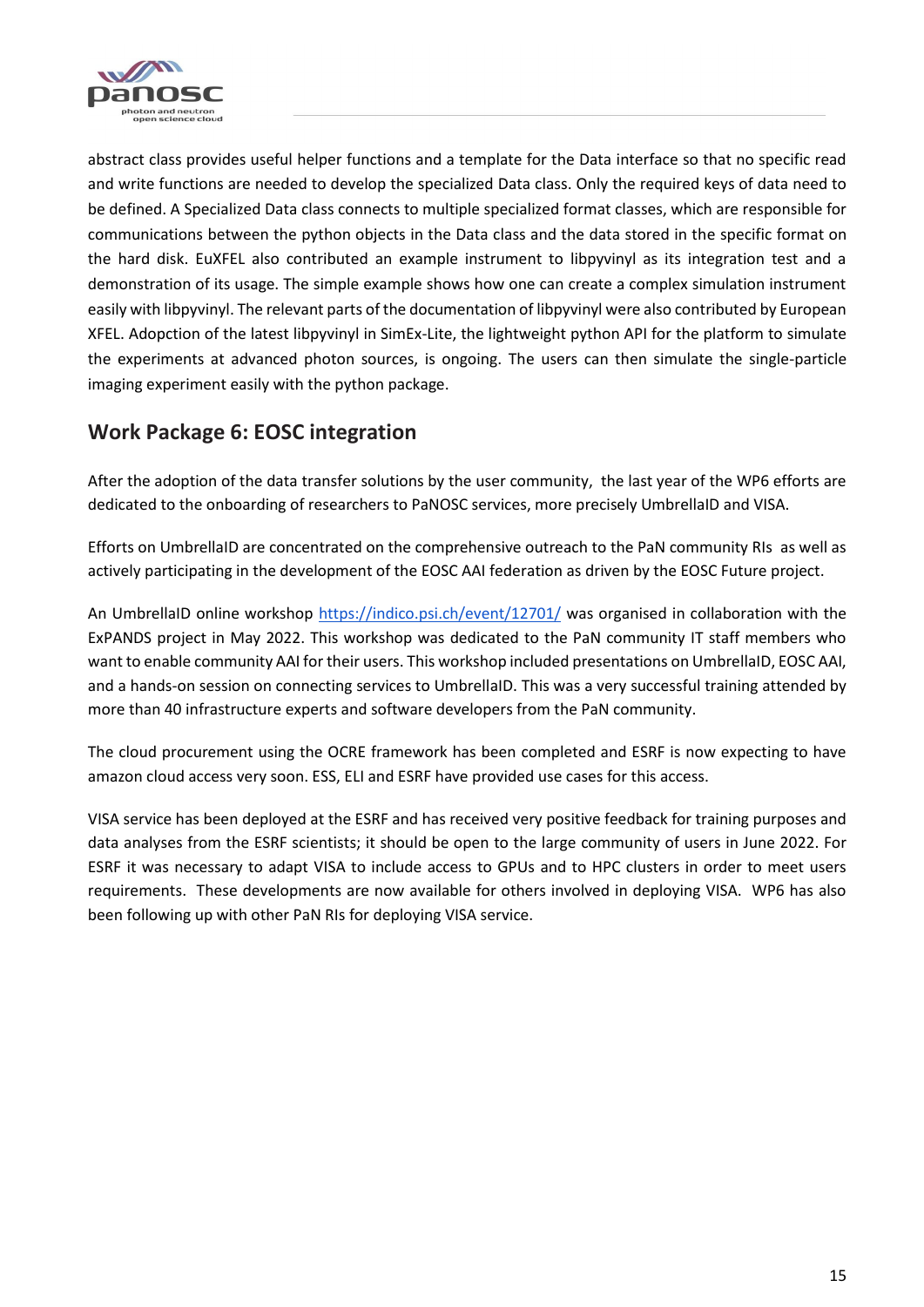



*Screenshot of VISA instance at ESRF.*

While deploying VISA we also quickly understood the need to facilitate software provisioning, We survey the the technologies used by the other communities and retained for further exploration the use of light containers like Apptainer (formerly Singularity) and CVMFS (CERN VM FS) for making software available to RIsl HPC and remote clouds.

WP6 activities were also presented at the Science Mesh Workshop ["Global Platform for Scientific](https://cs3mesh4eosc.eu/news-events/events/science-mesh-workshop-science-mesh-global-platform-scientific-collaboration)  [Collaboration"](https://cs3mesh4eosc.eu/news-events/events/science-mesh-workshop-science-mesh-global-platform-scientific-collaboration) organised by the H2020 CS3MESH4EOSC project in January 2022.

### <span id="page-15-0"></span>**Work Package 7: Sustainability**

This work package kept tracking closely the development of the other activities of the project. The deliverable on metrics and costs of the EOSC was finalised, and then reviewed internally due to the feedback received by the project officer. On the basis of this deliverable, a shorter publication is being prepared, to improve the presentation of the information. Although the suggestion was to prepare a blueprint, this may not be possible. However, the publication focuses on the main outcomes and obstacles, and describes the methodology used, to make it as similar as possible to a blueprint. We expect that this publication, once ready, will increase the visibility of the information contained in the deliverable.

In addition, the business models presented or hypothesised in the past were reviewed in function of the developments and the context. These business models are being tested with the canvas approach and will be defined for consultation with the directors of facilities and other relevant funders. This feedback will be used to define the proposal for the sustainability of the PaN EOSC (last deliverable).

In parallel to these activities, the partners have contributed by keeping a straight liaison activity with the other four cluster projects, and actively contributing to some task forces of the EOSC Association. In particular, the partners were actively involved in the task force "sustaining EOSC" where one stream studies the sustainability of the federation of data. To this stream, PaNOSC partners have contributed with the point of view of the Research Infrastructures that run physical infrastructures (not only data), in defining the costs involved and possible models for the sustainability. This exchange has also been very informative for WP7, since the task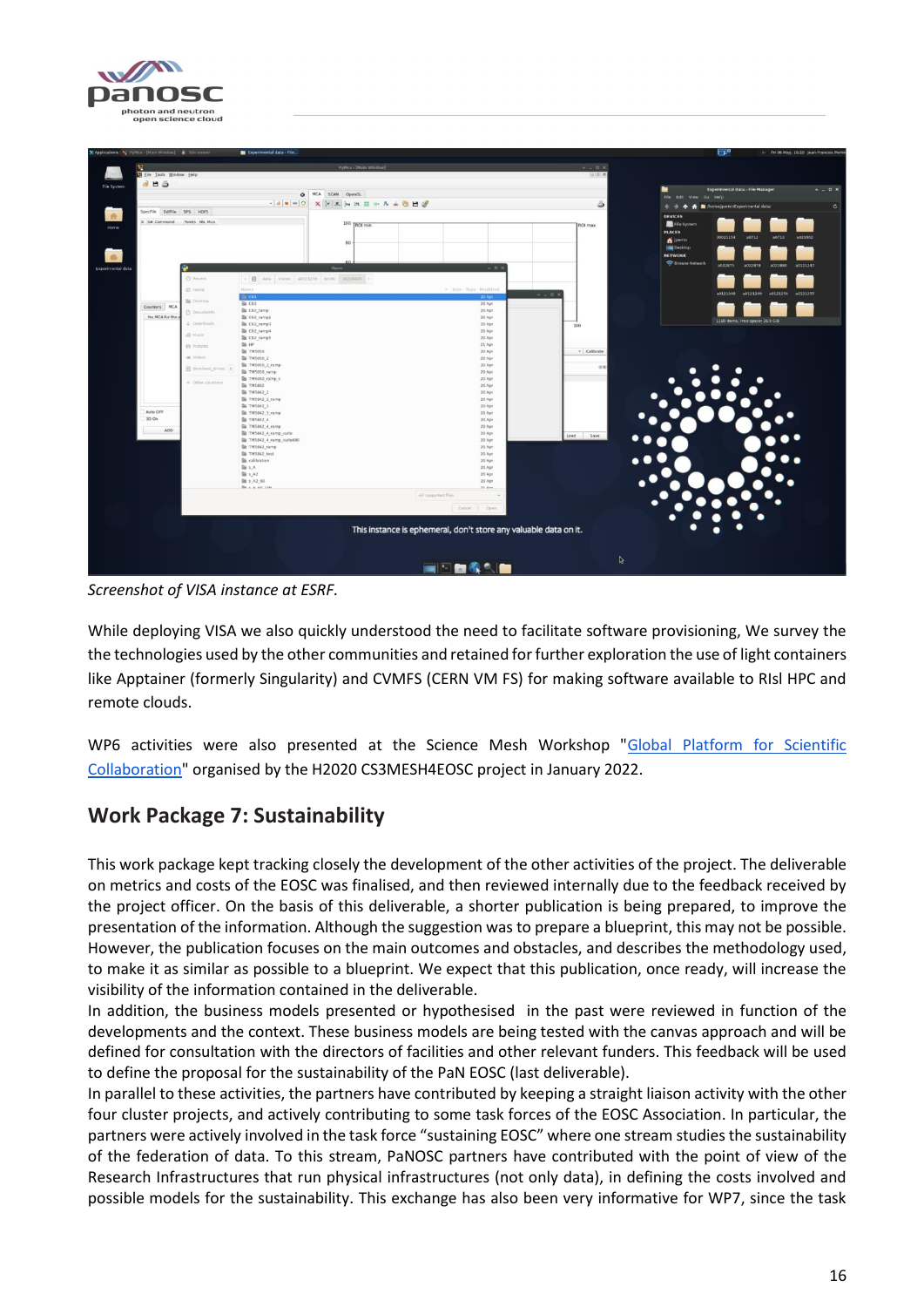

force collected use cases of communities that managed to be sustainable, therefore good practices examples.

### <span id="page-16-0"></span>**Work Package 8: Staff and User Training**

During the last six month we have seen an increased upload of material for photon sources, particularly in relation to MS8.5: e-learning virtual facilities, which have resulted in a number of Jupyter notebooks executable from the e-learning platform. These in turn form the seeds for a subsequent summer school (Task 8.8). A Hercules 2022 course: Introduction to OASYS is now developed as a moodle course. Furthermore, engagement beyond the PaNOSC/ExPANDS community has been shown with utilisation by staff at Vrije Universiteit Amsterdam to deliver a course including executable Jupyter Notebooks.

A major achievement is the launching of the training portal [https://pan-training.eu](https://pan-training.eu/) in collaboration with ExPaNDS. The training portal contains both a training catalogue delivered by ExPaNDS and an e-learning platform, pan-learning.org, provided by PaNOSC. Moreover, the entire platform, incl. pan-learning.org, has been redesigned. As a result pan-learning.org is now leaner and easier to maintain; The WordPress layer, inherited from https://e-neutrons.org has for instance been removed. As a result of the merge with the training portal, [https://pan-learning.org](https://pan-learning.org/) now redirects to [https://e-learning.pan-training.eu.](https://e-learning.pan-training.eu/) A major and related achievement is that UmbrellaID can now be used for authentication and authorization of users of training portal.

Deliverable 8.1 was completed end of 2021. The corresponding report gives an overview of the current status of implementing FAIR at the PaNOSC partner facilities including associated training and concludes with lessons learned.

A workshop [\(https://indico.esss.lu.se/event/3015/\)](https://indico.esss.lu.se/event/3015/) took place in Copenhagen 11th-12th May, 2022 with the sole purpose of organising a PaNOSC summer school (Task 8.8). The two major resource holders in WP8, ESS and ELI as well as CERIC-EIRC, participated face-to-face, whereas ILL and ESRF joined online.



*WP8 workshop in Copenhagen. From left to right: T.H. Rod, A. McCluskey, P.K. Willendrup, M. Bertelsen (ESS), T. Ivănoaica, M.U. Kahaly (ELI), A. Hafner (CERIC-ERIC). Photo taken by P. Aulin (ESS) who also participated.*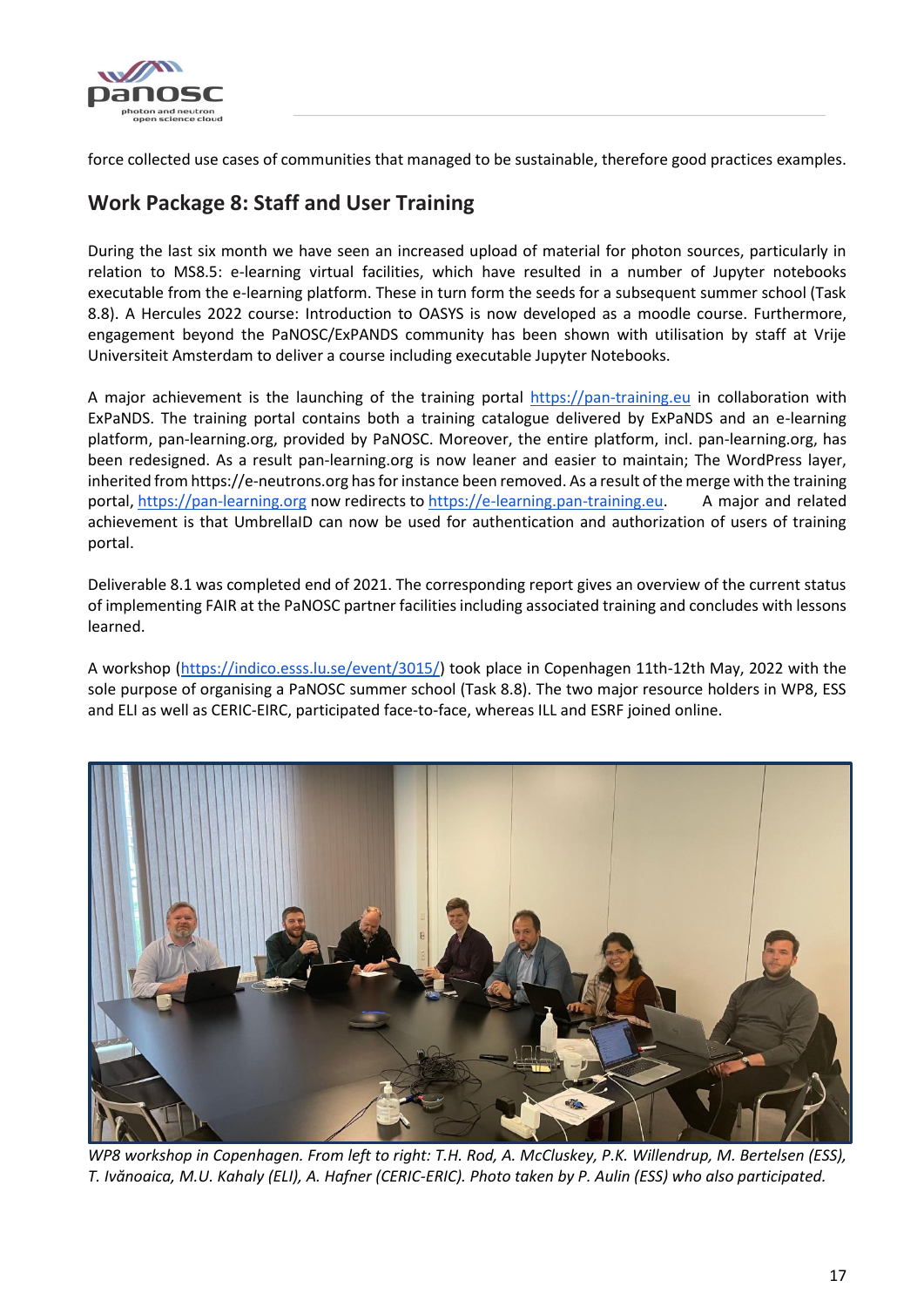

As a result of the workshop, the summer school is now scheduled to take place September 12th-16th in Szeged, Hungary at ELI-Alps. A programme with speakers was drafted and subsequently approved by PMC at a meeting May 18th, 2022. The summer school will make use of blended learning using the developed [https://pan](https://pan-training.eu/)[training.eu](https://pan-training.eu/) system for hands-on exercises. Deliverable 8.3 (Teaching material for users) has been delayed to match summer school given that they are intrinsically linked – as additional teaching material is being developed for the school.

Finally, the leadership of WP8 has been handed over to Andrew McCluskey, an Instrument Data Scientist at ESS, who also chaired the aforementioned workshop.

### <span id="page-17-0"></span>**Work Package 9: Outreach/Communication and Dissemination/ Impact**

In the frame of WP9, the regular activities carried out in the previous period have been further implemented between November 2021 and May 2022.

These implied continuous interaction with all WP leaders to promote the main outcomes and events in the various WPs through the project's online channels and mailing lists.

Jointly with ExPaNDS, a proposal to take part in the ICRI2022 conference with a satellite event has been submitted. If accepted, our 3<sup>rd</sup> PaN EOSC Symposium would be added to the ICRI2022 programme, thus increasing the possibility of also attracting ICRI's participants to our final event.

Another proposal was submitted to the science dissemination event ESOF 2022, taking place in Leiden in July 2022, with the title: *Open Data for healthier societies: a virtuous cycle?*, which was selected to be included as an online session under the theme Healthy Societies as part of the ESOF2022 Programme.

Moreover, WP9 has been collaborating with PaNOSC WP1 and with ExPaNDS, to organise a face-to-face meeting in the last semester of the project, and involving WP leaders of the two projects to discuss the next steps to be taken before the projects end.

For a wider outreach to the user community of users of photon and neutron facilities, user meetings and workshops have been targeted also in this semester, and the scientific data management system developed within PaNOSC, and specifically at ELI-ERIC, was presented at the ELI Alps user workshop in November 2021. To further promote the activities, disseminate the results of the project among the PaN user community, and discuss sustainability, contacts with the LENS and LEAPS initiatives have also been continuous.

Several users learnt about OASYS, one of the services developed within PaNOSC for experiments' simulation and remote access, in a dedicated session at the Hercules school 2022.

In line with the plan to increase the visibility and enhance the adoption of FAIR data practices across the PaN community, some of the services developed in the project have been presented through video interviews and demos – published on the PaNOSC YouTube channel and the website, and distributed via PaNOSC and the partners' social media channels, newsletters and mailing lists:

- Video interview with Andrea Lorenzon on H5nuvola for HDF5 data visualisation and analysis (+DEMO)[:](https://youtu.be/BRYKtunF98k) <https://youtu.be/BRYKtunF98k>
- Video interview with Dr Claire Walsh on the Human Organ Atlas[:](https://youtu.be/VqGvjOpmsBo) <https://youtu.be/VqGvjOpmsBo>

In addition, in WP9, interviews with PaN users on their views on Open Data and Open Science were released: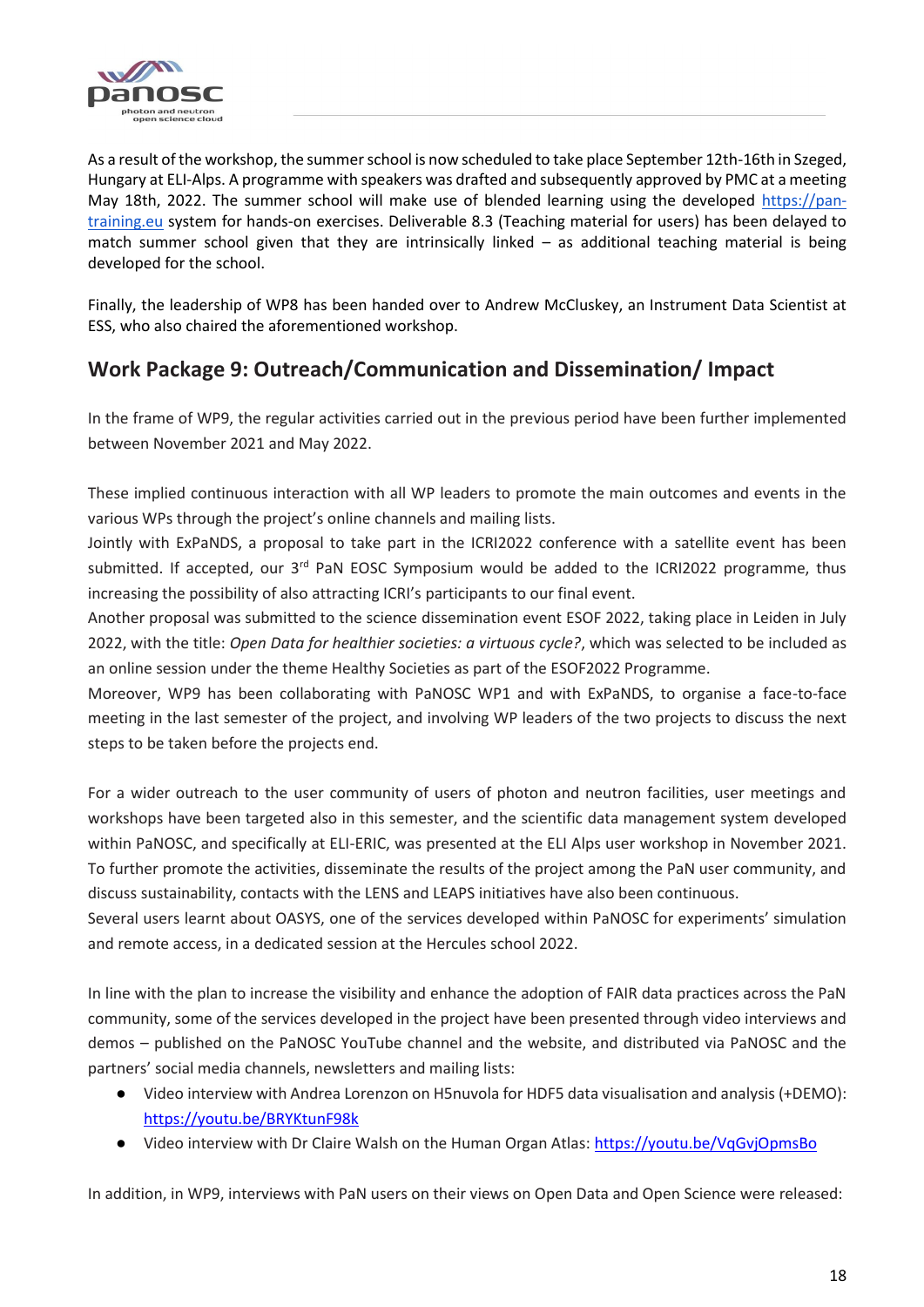

- Video Interview with Dr Stella d'Ambrumenil on Open Data[:](https://youtu.be/eMf9R7nE52o) <https://youtu.be/eMf9R7nE52o>
- Video interview with Alessandra Gianoncelli on FAIR data[:](https://youtu.be/5KAzaFp1jPk) <https://youtu.be/5KAzaFp1jPk>
- Video interview with Mousumi Upadhyay Kahaly on FAIR data: <https://youtu.be/eHFYl9HEInU>

Four out of the five above-listed videos have also been included in the Women in Science section of the PaNOSC website, to highlight the contribution of women to scientific research and to the adoption of FAIR data practices.

On the basis of the metrics collected on PanOSC's YouTube channel, as of 3 May 2022, all PaNOSC published videos reached over 3988 views, with a 28,6% increase over the previous reporting period.

Also, eight new factual examples (reaching a total of 30) of the use of the services being developed in the project were published to showcase current practices in data stewardship, data transfer, (remote) data analysis, and data and experiments' simulation. One of the newly published use cases relates to VISA, the Virtual Infrastructure Scientific Analysis. Initially developed as part of PaNOSC, VISA has been seen as a flagship product for performing remote data analysis with its benefits being widely adopted. However, the platform is not limited to Photon and Neutron facilities, and can also be used in other research domains.

VISA was also presented at the 14<sup>th</sup> International Conference on Synchrotron Radiation Instrumentation<sup>4</sup> held in March 2022, which targeted the worldwide synchrotron radiation and free-electron laser community.

Collaboration with other EOSC projects has also been continued. PaNOSC contributed to the Science Mesh workshop in January 2022, targeting researchers, educators, data curators and analysts, as well as system developers, providers and administrators, and policy makers, to highlight the needs of ESFRI clusters and their related infrastructures in terms of data synch and share. In the same month, PaNOSC also took part in the 3rd ESFRI-EOSC Workshop on RIs and EOSC, which brought together ESFRI, ESFRI RIs and EOSC stakeholders, to showcase and better comprehend the EOSC concept, including the Open Science and "FAIR" policy agenda, and the vision for the future, along with the EOSC value proposition for its users, and ensure an optimal federation of clusters and RIs with EOSC.

Finally, in April 2022, PaNOSC was invited to join the closing session of the SSHOC conference, where Rudolf Dimper highlighted the need to join forces across clusters to reach interdisciplinarity, to exchange knowledge and expertise, and speaking up as a single voice to stakeholders.

Over the entire reporting period, PaNOSC contributed actively to the Science Cluster coordination meetings. The main recurrent subjects concerned sustainability of the project outcomes, structuring of the interactions with the Commission and the EOSC Association, and the active participation in the EOSC Future project.

Finally, KPIs in WP9 have been continuously monitored, with the goal of further fine-tuning communication and dissemination actions within the project.

<span id="page-18-0"></span> $\overline{\phantom{a}}$ 

<sup>4</sup> https://www.sri2021.eu/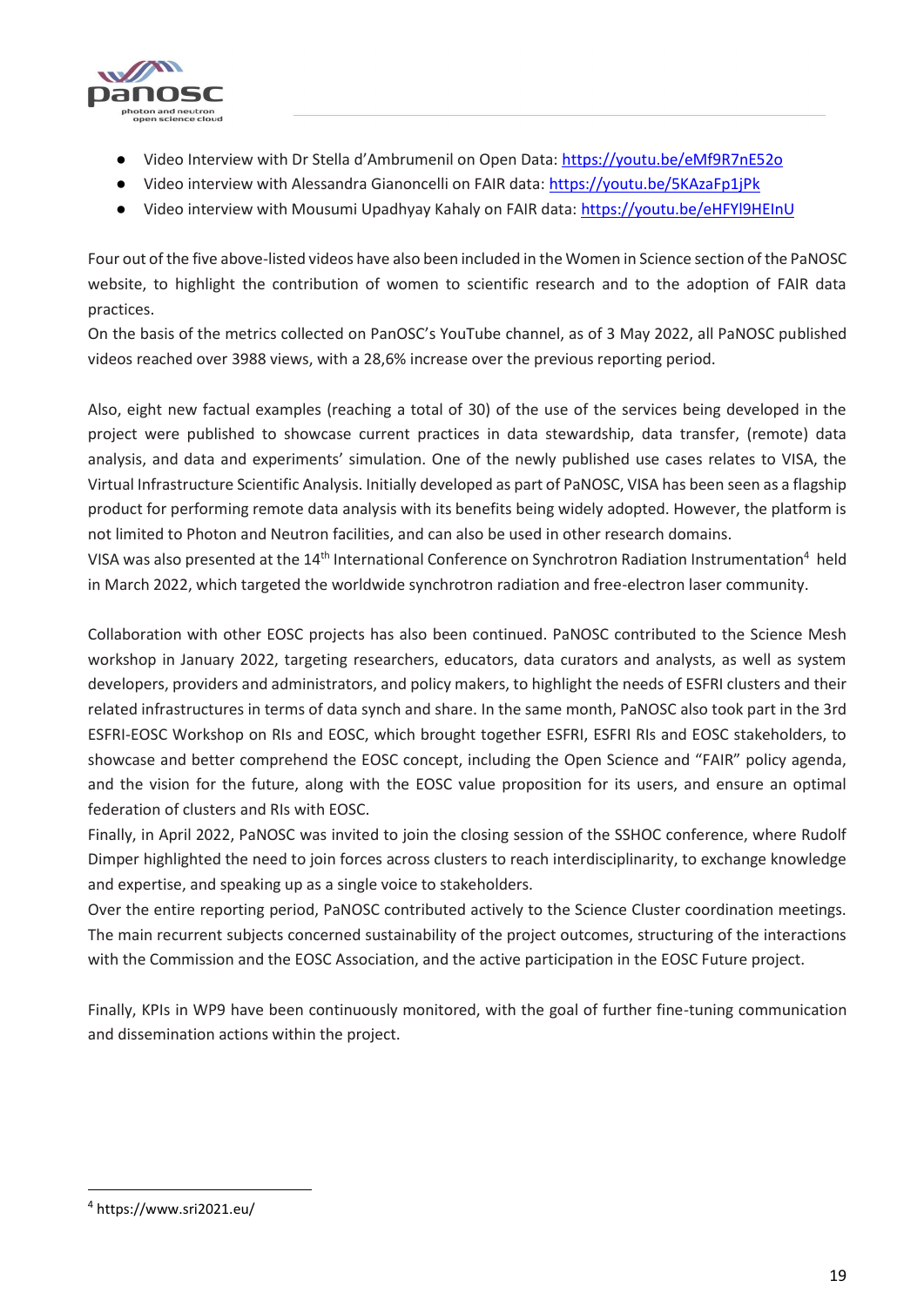

# **Comparison between actual and forecasted project**

## **status**

The following list shows all deliverables and milestones with their current status:

| <b>Milestone or</b><br>Deliverable Id | <b>Name</b>                                                                                                             | Due Date    | <b>Status</b> |
|---------------------------------------|-------------------------------------------------------------------------------------------------------------------------|-------------|---------------|
| D1.1                                  | Project initiation documentation                                                                                        | 31-Jan-2019 | Submitted     |
| D1.2                                  | Data Management Plan                                                                                                    | 31-May-2019 | Submitted     |
| D1.3                                  | Mid-year summary 1                                                                                                      | 31-May-2019 | Submitted     |
| D1.4                                  | Report of annual workshop 1                                                                                             | 30-Nov-2019 | Submitted     |
| D1.5                                  | Mid-year summary 2                                                                                                      | 31-May-2020 | Submitted     |
| D1.6                                  | Report of annual workshop 2                                                                                             | 30-Nov-2020 | Submitted     |
| D1.7                                  | Mid-year summary 3                                                                                                      | 31-May-2021 | Submitted     |
| D1.8                                  | Report of annual workshop 3                                                                                             | 30-Nov-2021 | Submitted     |
| D1.9                                  | Mid-year summary 4                                                                                                      | 31-May-2022 | Submitted     |
| D1.10                                 | Report of annual workshop 4                                                                                             | 30-Nov-2022 |               |
| D <sub>2.1</sub>                      | PaNOSC data policy                                                                                                      | 31-May-2020 | Submitted     |
| D <sub>2.2</sub>                      | <b>DMP Template</b>                                                                                                     | 30-Nov-2021 | Submitted     |
| D <sub>2.3</sub>                      | Guidelines on implementing Data Policy                                                                                  | 30-Nov-2020 | Submitted     |
| D <sub>2.4</sub>                      | Integration of the policy                                                                                               | 30-Nov-2021 | Submitted     |
| D3.1                                  | API definition                                                                                                          | 31-May-2020 | Submitted     |
| D3.2                                  | Demonstrator implementation                                                                                             | 31-Mar-2021 | Submitted     |
| D3.3                                  | Catalog service                                                                                                         | 31-Mar-2022 | Submitted     |
| D3.4                                  | <b>Implementation Report</b>                                                                                            | 31-Jul-2022 |               |
| D3.5                                  | NeXus Metadata Schema                                                                                                   | 31-May-2022 | Submitted     |
| D4.1                                  | Report data analysis capture                                                                                            | 30-Nov-2019 | Submitted     |
| D4.2                                  | Prototype remote desktop and Jupyter service                                                                            | 31-May-2020 | Submitted     |
| D4.3                                  | Remote desktop and Jupyter analysis service deployed at EOSC                                                            | 31-May-2022 | Pending       |
| D4.4                                  | Publicly accessible Demonstrator                                                                                        | 30-Nov-2022 |               |
| D5.1                                  | Prototype simulation data formats                                                                                       | 30-Nov-2019 | Submitted     |
| D5.2                                  | Documented simulation APIs                                                                                              | 30-Nov-2020 | Submitted     |
| D5.3                                  | Documented simulation tasks executable                                                                                  | 31-May-2022 | Submitted     |
| D5.4                                  | Software tested and released including interactive simulation and<br>analysis workflow                                  | 30-Nov-2022 |               |
| D6.1                                  | Data-hub                                                                                                                | 31-May-2020 | Submitted     |
| D6.2                                  | Compute cloud                                                                                                           | 30-Nov-2021 | Submitted     |
| D6.3                                  | AAI                                                                                                                     | 30-Nov-2021 | Submitted     |
| D6.4                                  | Software catalogue                                                                                                      | 30-Nov-2020 | Submitted     |
| D6.5                                  | Report on EOSC integration                                                                                              | 30-Nov-2022 |               |
| D6.6                                  | Integration of RIs in EOSC                                                                                              | 30-Nov-2022 |               |
| D7.1                                  | Photon and Neutron EOSC Stakeholder Feedback                                                                            | 31-May-2020 | Submitted     |
| D7.2                                  | Photon and Neutron EOSC metrics and costs model                                                                         | 30-Nov-2021 | Submitted     |
| D7.3                                  | Photon and Neutron EOSC Business model reference document                                                               | 31-May-2022 | Pending       |
| D7.4                                  | Photon and Neutron EOSC Sustainability plan                                                                             | 30-Nov-2022 |               |
| D8.1                                  | Report on lessons learned and future prospects for adopting best<br>practises data stewardship at the PaNOSC facilities | 31-Jul-2021 | Submitted     |
| D8.2                                  | Report on lessons learned for adopting the e-learning platform at<br>the PaNOSC facilities, task 8.4                    | 31-May-2022 | Pending       |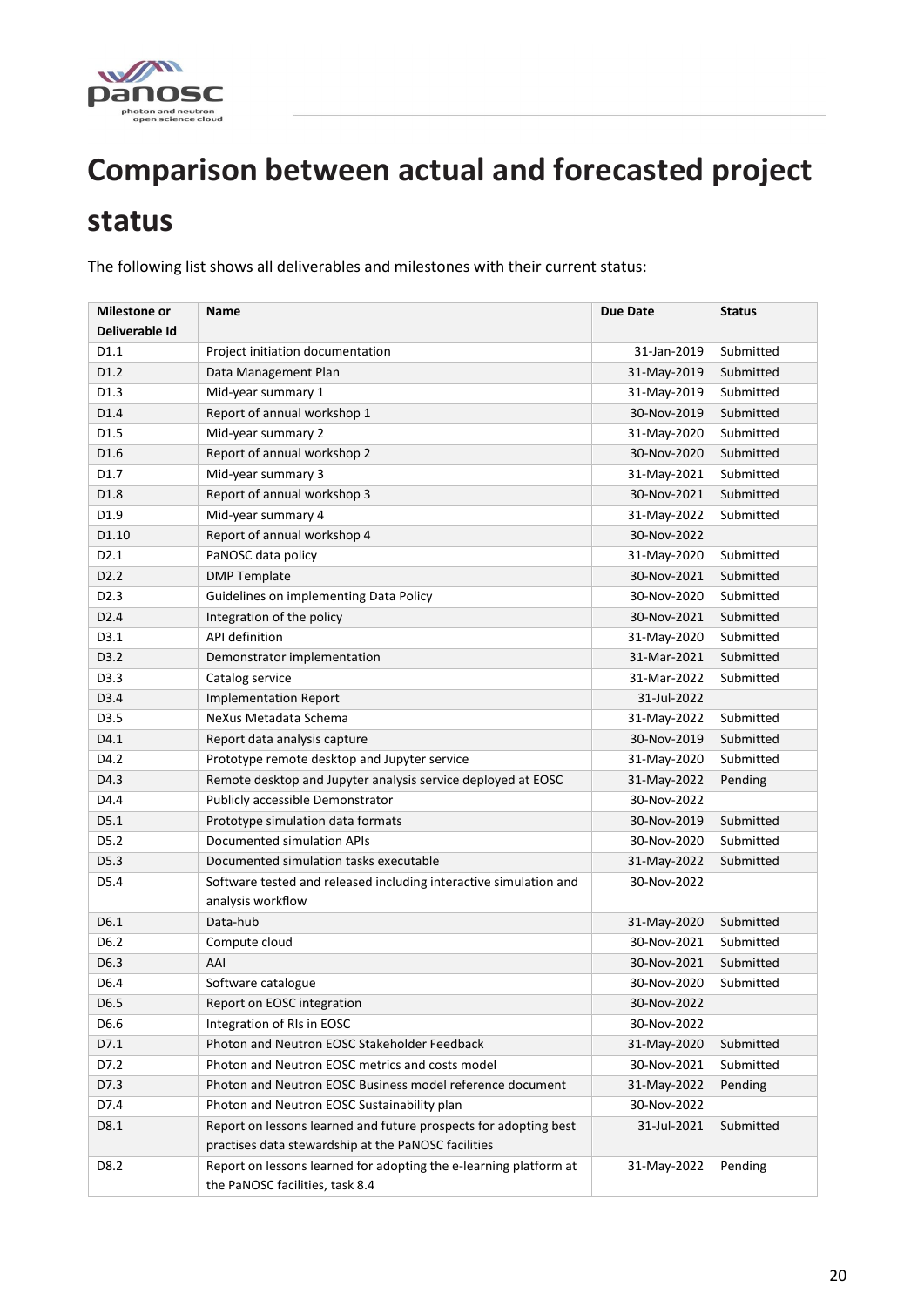

| D8.3  | Teaching material for users of PaNOSC services, FAIR principles,            | 31-May-2022 | <b>LATE</b> |
|-------|-----------------------------------------------------------------------------|-------------|-------------|
|       | and the PaNOSC facilities accessible in the e-learning platform at          |             |             |
|       | pan-learning.org, task 8.5-7                                                |             |             |
| D8.4  | Closing report including report from summer school, task 8.8                | 30-Nov-2022 |             |
| D9.1  | PaNOSC's Communication and Dissemination Plan                               | 30-Jun-2019 | Submitted   |
| D9.2  | PaNOSC's Website                                                            | 31-May-2019 | Submitted   |
| D9.3  | PaNOSC's repository for internal communications                             | 28-Feb-2019 | Submitted   |
| D9.4  | Dissemination and Outreach activities                                       | 30-Nov-2022 |             |
| D10.1 | POPD - Requirement No. 1                                                    | 31-Dec-2018 | Submitted   |
| MS1.1 | Project Initiation Stage completed                                          | 31-Jan-19   | Achieved    |
| MS1.2 | <b>First Annual Report</b>                                                  | 30-Nov-19   | Achieved    |
| MS1.3 | Second Annual Report                                                        | 30-Nov-20   | Achieved    |
| MS1.4 | Third Annual Report                                                         | 30-Nov-21   | Achieved    |
| MS1.5 | <b>Final Annual Report</b>                                                  | 30-Nov-22   |             |
| MS2.1 | First version of PaNOSC DP Framework                                        | 30-Nov-19   | Achieved    |
| MS2.2 | Adoption of PaNOSC DP framework                                             | 30-Nov-20   | Achieved    |
| MS2.3 | Implementation of PaNOSC DP framework                                       | 30-Nov-21   | Achieved    |
| MS3.1 | Survey of Catalogue APIS and Roadmap to EOSC Integration                    | 30-Nov-19   | Achieved    |
| MS3.2 | Anthology Feedback to API Tasks                                             | 30-Nov-19   | Achieved    |
| MS3.3 | <b>Catalogue Integration Best Practices Meeting</b>                         | 31-May-21   | Achieved    |
| MS4.1 | Prototype data analysis services completed                                  | 31-May-20   | Achieved    |
| MS4.2 | Data analysis services accessible through EOSC                              | 31-May-22   | Pending     |
| MS5.1 | Simulation codes in PaNData Software Catalog                                | 31-May-19   | Achieved    |
| MS5.2 | Demonstration of simulation services                                        | 31-May-20   | Achieved    |
| MS5.3 | <b>VINYL Software release</b>                                               | 31-May-22   | Achieved    |
| MS5.4 | Validation of simulation services                                           | 30-Nov-22   |             |
| MS6.1 | Implementation of AAI integration at the level of the Identity<br>providers | 30-Nov-21   | Achieved    |
| MS6.2 | First release of PaNOSC services                                            | 31-May-20   | Achieved    |
| MS6.3 | Second release of PaNOSC services, data and resources                       | 30-Nov-21   | Achieved    |
| MS7.1 | Stakeholder database ready                                                  | 31-May-19   | Achieved    |
| MS7.2 | First Sustainability Plan                                                   | 30-Nov-22   |             |
| MS8.1 | Joint WP4 & 8 plan                                                          | 31-May-19   | Achieved    |
| MS8.2 | Joint WP5 & 8 plan                                                          | 31-May-19   | Achieved    |
| MS8.3 | pan-learning.org up running                                                 | 29-Feb-20   | Achieved    |
| MS8.4 | Jupyter integrated with e-learning platform                                 | 31-May-21   | Achieved    |
| MS8.5 | e-learning virtual facilities                                               | 30-Nov-21   | Achieved    |
| MS9.1 | PaNOSC's Website Ready                                                      | 31-May-19   | Achieved    |

Please note that deliverable D8.3 (Teaching material for users) has been delayed to September 2022 (~ 3.5 months delay) to match the planned WP8's summer school, as they are linked – as additional teaching material is being developed for the school.

## <span id="page-20-0"></span>**Next steps**

Work has already started on planning the next hybrid meetings (face-to-face encouraged but enabling remote participation), with dates in June and October being considered (ELI being the hosting organisation)I. These events will be joint events with ExPaNDS, further cementing the good collaboration between the two projects.

PaNOSC aims to continue delivering for the rest of the project as it has been doing so far, with special focus on